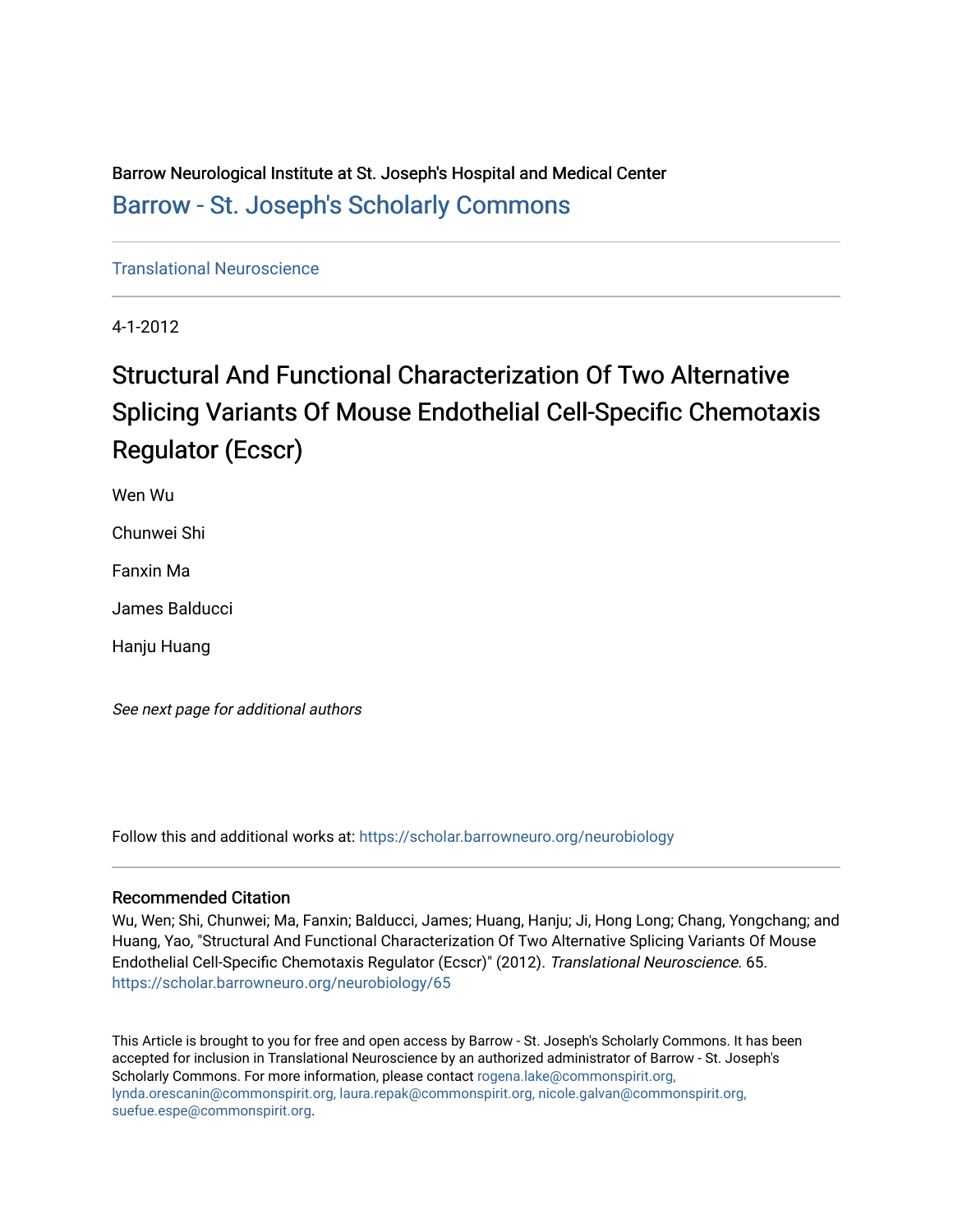## Authors

Wen Wu, Chunwei Shi, Fanxin Ma, James Balducci, Hanju Huang, Hong Long Ji, Yongchang Chang, and Yao Huang

This article is available at Barrow - St. Joseph's Scholarly Commons: [https://scholar.barrowneuro.org/neurobiology/](https://scholar.barrowneuro.org/neurobiology/65) [65](https://scholar.barrowneuro.org/neurobiology/65)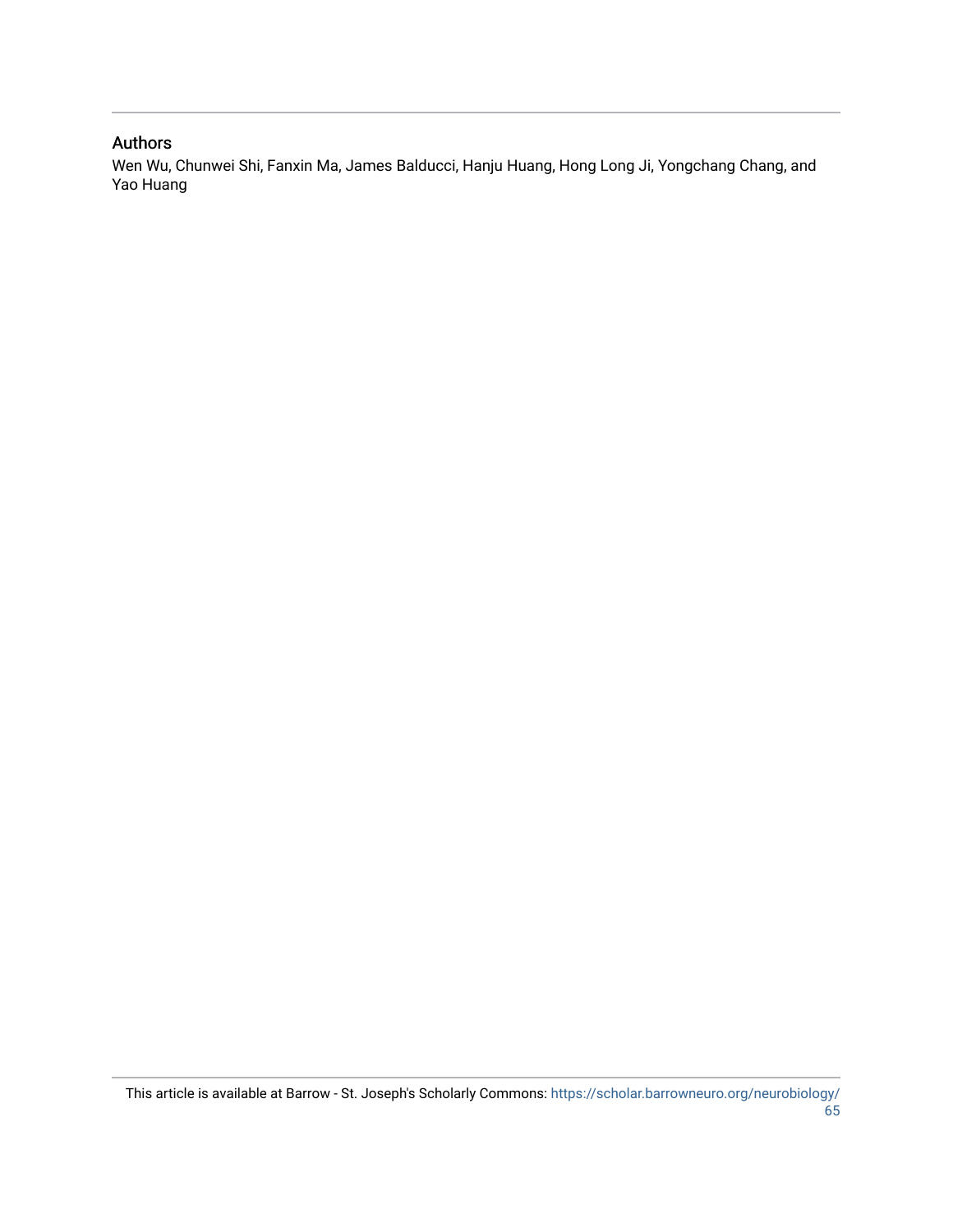International Journal of **Molecular Sciences ISSN 1422-0067** www.mdpi.com/journal/ijms **OPEN ACCESS**

*Article*

## **Structural and Functional Characterization of Two Alternative Splicing Variants of Mouse Endothelial Cell-Specific Chemotaxis Regulator (ECSCR)**

**Wen Wu 1,2,3,†, Chunwei Shi <sup>1</sup> , Fanxin Ma <sup>1</sup> , James Balducci <sup>1</sup> , Hanju Huang <sup>3</sup> , Hong-Long Ji <sup>4</sup> , Yongchang Chang <sup>2</sup> and Yao Huang 1,\***

- <sup>1</sup> Department of Obstetrics and Gynecology, St. Joseph's Hospital and Medical Center, Phoenix, AZ 85004, USA; E-Mails: wuwen19821013@hotmail.com (W.W.); scwoycj@yahoo.com.cn (C.S.); fanxin.ma@gmail.com (F.M.); james.balducci@chw.edu (J.B.)
- <sup>2</sup> Barrow Neurological Institute, St. Joseph's Hospital and Medical Center, Phoenix, AZ 85013, USA; E-Mail: yongchang.chang@chw.edu
- <sup>3</sup> Department of Pathogen Biology, Tongji Medical College, Huazhong University of Science and Technology, Wuhan, Hubei 430030, China; E-Mail: juguangying@yahoo.com.cn
- <sup>4</sup> Department of Biochemistry, University of Texas Health Science Center at Tyler, Tyler, TX 75708, USA; E-Mail: HongLong.Ji@uthct.edu
- **†** Current address: Microbiology Laboratory, Shanghai Municipal Center for Disease Control and Prevention, Shanghai 200336, China.
- **\*** Author to whom correspondence should be addressed; E-Mail: yhuang@chw.edu or Yao.Huang@DignityHealth.org; Tel.: +1-602-406-8312; Fax: +1-602-406-4172.

*Received: 8 February 2012; in revised form: 19 March 2012 / Accepted: 20 March 2012 / Published: 19 April 2012*

Abstract: Endothelial cells (ECs) that line the lumen of blood vessels are important players in blood vessel formation, and EC migration is a key component of the angiogenic process. Thus, identification of genes that are specifically or preferentially expressed in vascular ECs and in-depth understanding of their biological functions may lead to discovery of new therapeutic targets. We have previously reported molecular characterization of human endothelial cell-specific molecule 2 (ECSM2)/endothelial cell-specific chemotaxis regulator (ECSCR). In the present study, we cloned two mouse full-length cDNAs by RT-PCR, which encode two putative ECSCR isoform precursors with considerable homology to the human ECSCR. Nucleotide sequence and exon-intron junction analyses suggested that they are alternative splicing variants (ECSCR isoform-1 and -2), differing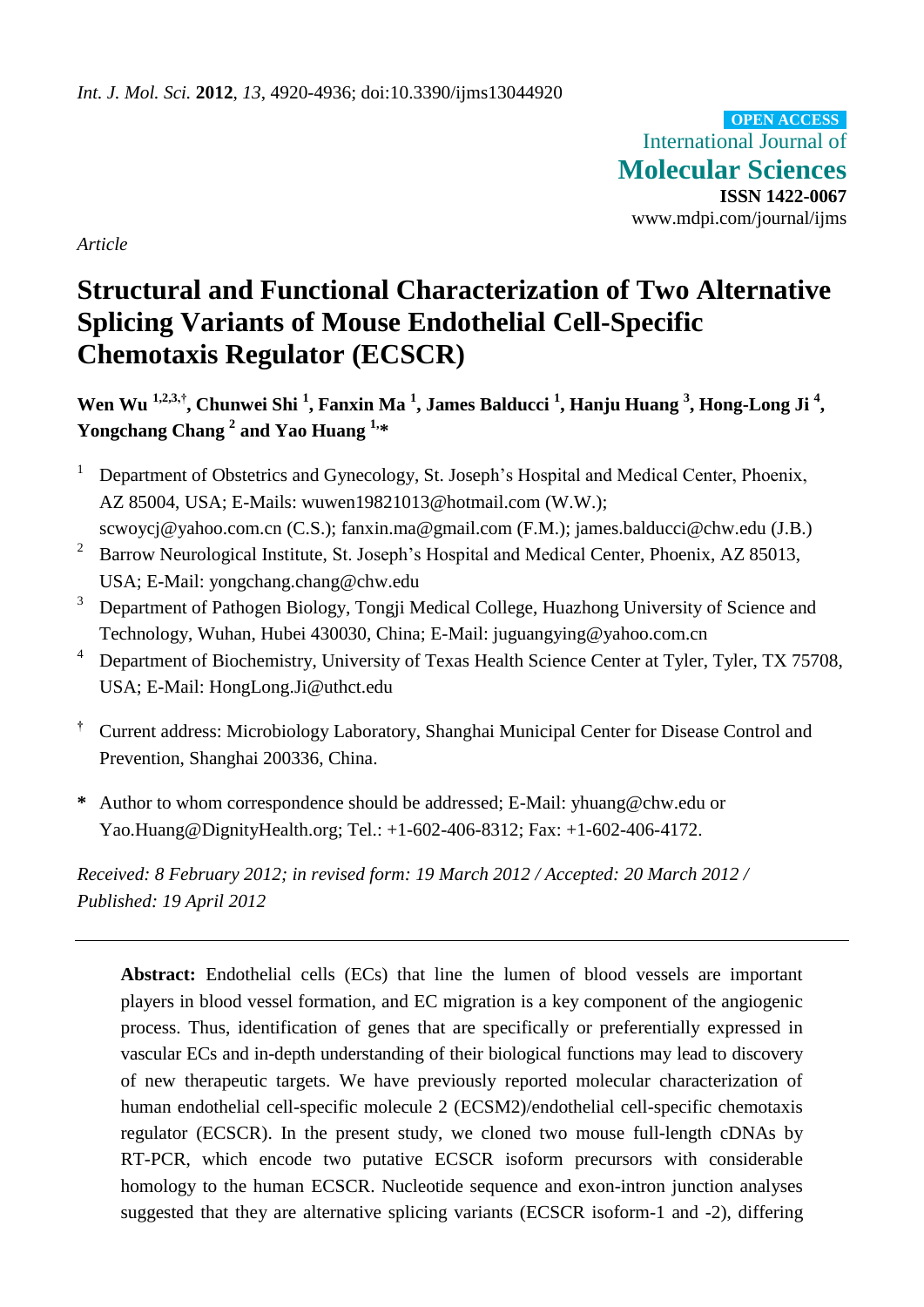from each other in the first and second exons. Quantitative RT-PCR results revealed that isoform-2 is the predominant form, which was most abundant in heart, lung, and muscles, and moderately abundant in uterus and testis. In contrast, the expression of isoform-1 seemed to be more enriched in testis. To further explore their potential cellular functions, we expressed GFP- and FLAG-tagged ECSCR isoforms, respectively, in an ECSCR deficient cell line (HEK293). Interestingly, the actual sizes of either ECSCR-GFP or -FLAG fusion proteins detected by immunoblotting are much larger than their predicted sizes, suggesting that both isoforms are glycoproteins. Fluorescence microscopy revealed that both ECSCR isoforms are localized at the cell surface, which is consistent with the structural prediction. Finally, we performed cell migration assays using mouse endothelial MS1 cells overexpressing GFP alone, isoform-1-GFP, and isoform-2-GFP, respectively. Our results showed that both isoforms significantly inhibited vascular epidermal growth factor (VEGF)-induced cell migration. Taken together, we have provided several lines of experimental evidence that two mouse ECSCR splicing variants/isoform precursors exist. They are differentially expressed in a variety of tissue types and likely involved in modulation of vascular EC migration. We have also defined the gene structure of mouse ECSCR using bioinformatics tools, which provides new information towards a better understanding of alternative splicing of ECSCR.

**Keyword:** ECSCR/ECSM2; alternative splicing; isoform; gene structure; exon-intron boundary; cDNA cloning and expression; endothelial cell migration

## **1. Introduction**

Angiogenesis or neovascularization is a physiological process by which new blood vessels develop from pre-existing vasculature [1]. It is not only fundamental for normal organ growth and development, wound healing, and female reproductive functions, but also critically involved in many pathological conditions, such as ischemic vascular diseases, atherosclerosis, tumor growth and metastasis, rheumatoid arthritis, diabetic retinopathies, and age-related macular degeneration [2–5]. Endothelial cells (ECs) constitute the inner layer of blood vessels and are the important players in angiogenesis, and EC migration is a key step during angiogenic process [6]. Thus, there has been a great deal of interest in identifying new genes specifically or preferentially expressed in vascular endothelial cells and studying their biological functions, which will help to develop more specific and effective pro- and anti-angiogenesis therapies.

Over the past several decades, massive efforts towards this direction have resulted in the identification of a number of important EC-specific or EC-highly expressed molecules, such as platelet endothelial cell adhesion molecule (PECAM-1 or CD31) [7], vascular endothelial cell adhesion molecule-1 (VCAM-1) [8], endothelial cell-selective adhesion molecule (ESAM) [9], vascular endothelial (VE)-cadherin (CD144 or cadherin 5) [10], vascular endothelial growth factor (VEGF) [11], *etc*. Newly developed bioinformatics strategies, such as database mining and virtual screening of public gene libraries, combined with transcriptional profiling (e.g., microarray and reverse transcription PCR)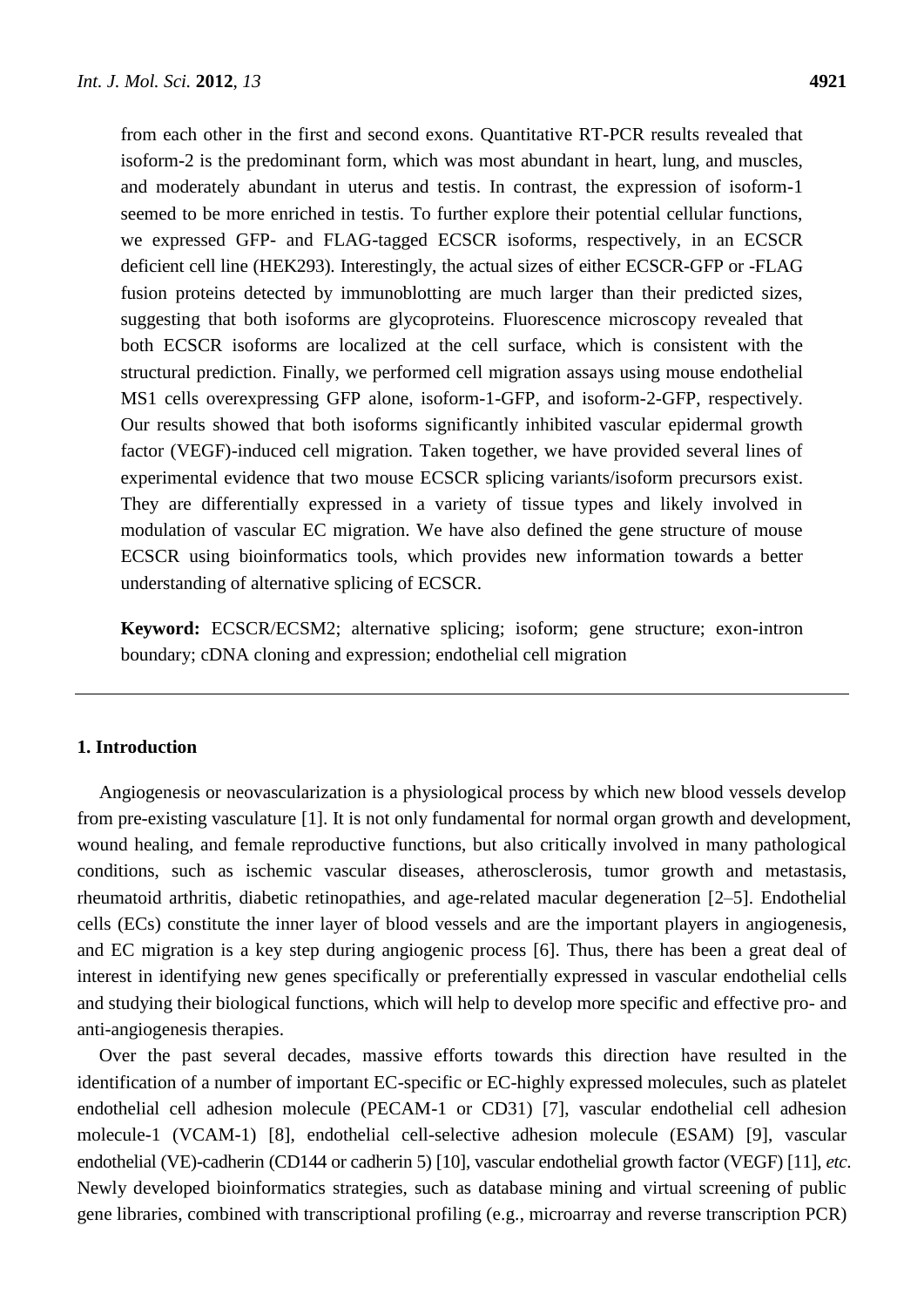have been employed to "clone" more novel EC-specific genes [12,13]. One of these important genes is human endothelial cell-specific molecule 2 (*ECSM2*) [14,15]. This gene has recently been described as apoptosis regulator through modulating cIAP expression (*ARIA*) [16,17]. Currently, its approved nomenclature by the National Center for Biotechnology Information (NCBI) is endothelial cell-specific chemotaxis receptor (*ECSCR*) [18,19]. Despite its discovery about a decade ago, the biological and cellular functions of ECSCR/ECSM2/ARIA have only recently begun to be understood. Our laboratory is one of the two research groups who independently reported the molecular characteristics and cellular functions of human ECSCR gene [14,15]. Most recently, we have demonstrated that ECSCR can localize to cell-cell junction and modulate basic fibroblast growth factor (bFGF)-directed cell migration [20].

Alternative splicing of pre-mRNA is a common posttranscriptional process utilized by eukaryotic organisms to generate multiple transcript variants from a single gene [21]. Alternatively spliced exons have splice sites that can be specifically recognized depending on tissue type, developmental stage, external stimuli, cellular stress, or pathological conditions [22]. Thus, alternative splicing has been considered as a major mechanism contributing to transcriptome and proteome complexity [23,24]. In this study, we cloned two ECSCR full-length cDNA variants from mouse blood vessels, which likely encode two different hypothetical protein products of a single ECSCR gene. We named them ECSCR isoform-1 and isoform-2, respectively. Furthermore, we characterized the molecular structure and function of the two isoforms using combined bioinformatics and experimental approaches.

## **2. Experimental Section**

### *2.1. Reagents and Antibodies*

Recombinant human VEGF and 4',6-diamidino-2-phenylindole dihydrochloride (DAPI) were purchased from Sigma (St. Louis, MO, USA). One kilobase DNA ladder and 1 kb Plus DNA ladder were obtained from Invitrogen (Carlsbad, CA, USA). All routine chemicals and reagents were from Sigma or Fisher Scientific (Pittsburgh, PA, USA) unless otherwise noted. Anti-GFP polyclonal antibody and anti-FLAG monoclonal antibody M2 were obtained from Sigma. Tetramethyl Rhodamine Isothiocyanate (TRITC)-conjugated goat anti-mouse IgG secondary antibody was from Jackson ImmunoResearch Laboratories (West Grove, PA, USA). Horseradish peroxidase (HRP)-conjugated goat anti-rabbit and goat anti-mouse secondary antibodies were purchased from Pierce (Rockford, IL, USA).

## *2.2. RNA Extraction, RT-PCR, and Quantitative Real-Time PCR*

Total RNAs were extracted from mouse large blood vessels (aorta) and other tissue types using TRIzol Reagent (Invitrogen). cDNA synthesis was performed with SuperScript III First-strand Synthesis Supermix (Invitrogen) and PCR was carried out using Pfu Ultra DNA polymerase (Agilent Technologies, Santa Clara, CA, USA). Quantitative PCR was performed using Platinum SYBR Green qPCR Supermix UDG Kit (Invitrogen) on the iQ5 Real-Time PCR Detection System (Bio-Rad, Hercules, CA, USA). The mRNA level of ECSCR was normalized to that of the mouse housekeeping genes, β-actin and GAPDH, respectively.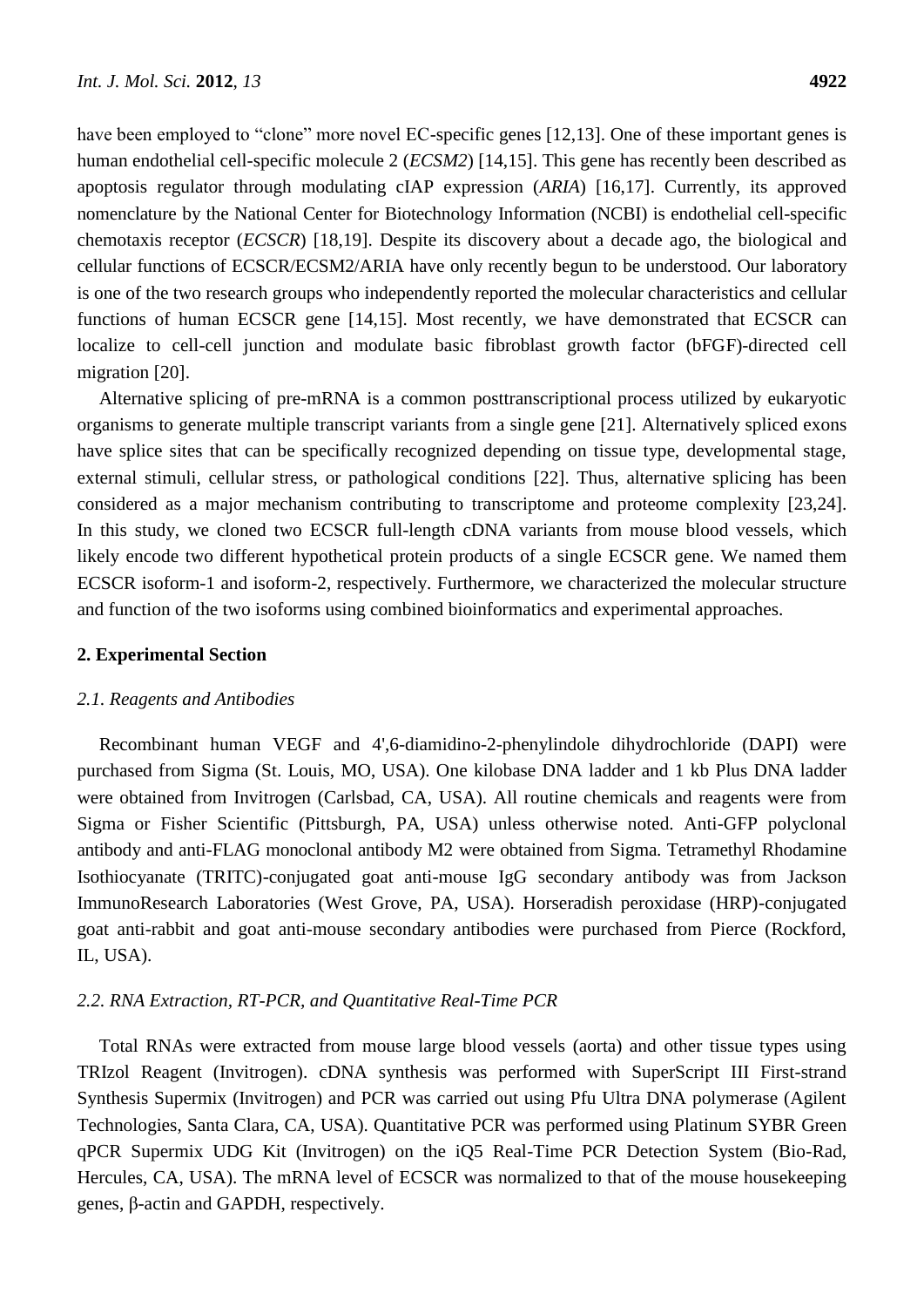#### *2.3. Plasmid Constructs and Sequencing*

Full-length cDNAs encoding mouse ECSCR isoform-1 and isoform-2 precursors, respectively, were obtained by RT-PCR and cloned into the expression vectors, pEGFP-N1 (Clontech Laboratories, Palo Alto, CA, USA) and p3×FLAG-CMV-14 (Sigma), respectively, as previously described [14,25,26]. These recombinant plasmid constructs were confirmed by sequencing, and named pECSCR isoform-1-GFP, pECSCR isoform-2-GFP, pECSCR isoform-1-FLAG, and pECSCR isoform-2-FLAG, respectively.

## *2.4. Cell Culture and Transfection*

Human kidney epithelial (HEK) 293 cells and mouse endothelial MS1 cells (both from ATCC, Manassas, VA, USA) were grown in Dulbecco's modified Eagle's medium (DMEM) (Mediatech, Manassas, VA, USA) containing 10% fetal bovine serum (FBS) (Sigma), 100 units/mL penicillin, and 100 µg/mL streptomycin (both from Mediatech). Plasmid DNAs were transiently transfected into these two cell lines using Lipofectamine 2000 (Invitrogen), as described previously [14,25,26]. Transfection efficiency was confirmed by immunoblotting and/or immunofluorescent microscopy. The transfectants were subjected to various assays 48 h post transfection.

## *2.5. Protein Extraction and Western Blot Analysis (Immunoblotting)*

Protein extraction from cells, quantitation, and Western blot analysis (WB) were performed as described elsewhere [27–29]. Briefly, cells were washed once with ice-cold phosphate-buffered saline (PBS) and then harvested by scraping in PBS followed by centrifugation. The cell pellets were lysed and solubilized in lysis buffer (50 mM Tris-HCl (pH 8.0), 2 mM EDTA, 150 mM NaCl, 100 mM NaF, 10% glycerol, 1% SDS, 1 mM phenylmethylsulfony fluoride, 5 µg/mL aprotinin, and 5 µg/mL leupeptin). The cell extracts were quantitated with bicinchoninic acid (BCA) reagents (Pierce) and used for Western blot analysis with antibodies as specified in each experiment. Immunoblotting signals were detected with SuperSignal chemiluminescent substrate (Pierce) and digital images were captured using a Kodak 4000 MM molecular imager.

## *2.6. Immunofluorescent Staining and Microscopy*

Cells were grown on glass coverslips precoated with gelatin (2%) and fixed in 4% paraformaldehyde for 15 min. When applicable, the cells were permeabilized with 0.25% Triton X-100 in PBS containing 1% bovine serum albumin (BSA) for 15 min and stained with mouse anti-FLAG monoclonal antibody M2. The mouse antibody was detected with TRITC-conjugated goat anti-mouse IgG secondary antibody. The coverslips were mounted onto microscope slides in Vectashield mounting medium for fluorescence containing DAPI (Vector Laboratories, Burlingame, CA). The cells expressing GFP alone or GFP fusion proteins were directly used for fluorescent visualization without antibody staining. Fluorescent images were captured with a Zeiss Axio Imager upright fluorescent microscope (Carl Zeiss, Thornwood, NY, USA), as described previously [20,25].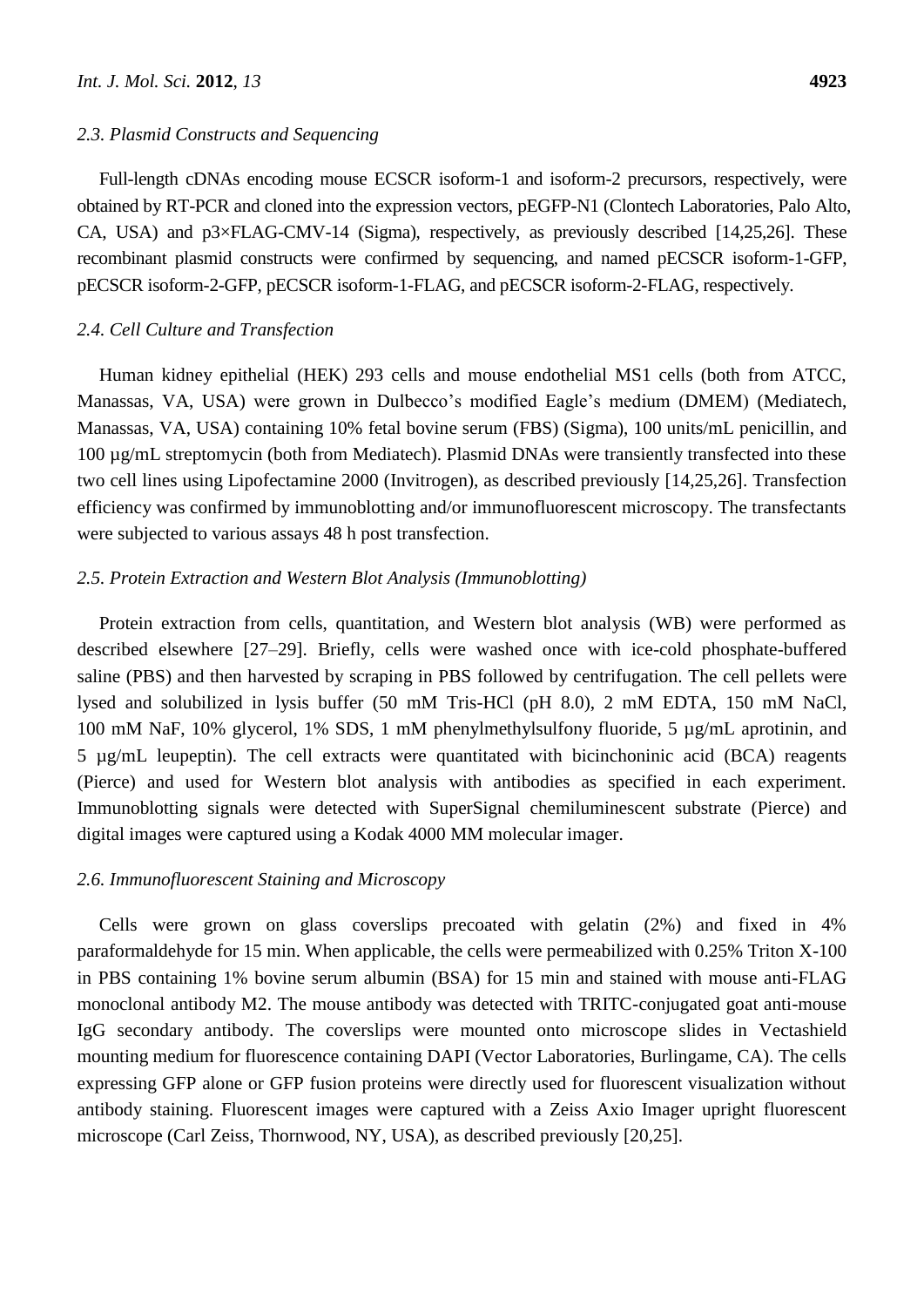#### *2.7. Cell Migration Assay*

MS1 cells were transiently transfected with pECSCR isoform-1-GFP, pECSCR isoform-2-GFP, or pEGFP-N1 (vector control) for 48 h. The transfectants were subjected to Transwell migration assay as described previously [20,28]. Briefly, BD Falcon 8 µm pore inserts (BD Biosciences, San Diego, CA, USA) were placed in a 12-well plate containing 1 mL of DMEM medium containing low serum (1% FBS) and VEGF (10 ng/mL) (lower chamber). Single cell suspensions (2.5  $\times$  10<sup>5</sup> cells in 0.5 mL of DMEM containing 1% FBS per well) were added to the upper chamber of each Transwell insert and incubated at 37  $\degree$ C for 5 h. At the end of incubation, the cells were fixed by submerging the Transwell inserts in 4% paraformaldehyde and counterstained with DAPI (0.5 μg/mL). The non-migrated cells on the top side of the membrane were removed with wet cotton swabs. Air dried membranes were cut out from the Transwell inserts, mounted onto microscope slides, and examined using a Zeiss Axio Imager upright fluorescent microscope (Carl Zeiss). The number of cells migrated across the membranes per imaging field was counted  $(n = 10$  per condition).

## *2.8. Statistical Analysis*

All statistical data were from multiple measurements as specified in each experiment and presented as mean ± SD. The significance of differences was estimated using unpaired Student's *t*-test and *p* < 0.05 was considered significant.

## *2.9. Protein-Protein Basic Local Alignment Search Tool (BLASTP)*

The full-length protein sequence of human ECSCR (205 amino acids) was extracted from the GenBank via the NCBI website and used as a query sequence to blast the NCBI non-redundant protein sequences (nr), including all non-redundant GenBank CDS translations + PDB + SwissProt + PIR + PRF excluding environmental samples from whole genome shotgun (WGS) sequencing projects, using BLASTP 2.2.26+ program [30,31].

#### *2.10. Multiple Sequence Alignment*

Alignments of multiple nucleotide or amino acid sequences were made using the ClustalW2 program via the EMBL-EBI website [32,33].

#### *2.11. Sequence Translation*

Translation of a DNA sequence to a protein sequence was performed using the ExPASy Translate tool [34].

### *2.12. Prediction of Signal Peptide and Transmembrane Domain*

Prediction of signal peptide was made using several web-based programs including SIG-Pred [35], PrediSi [36], and SignalP 4.0 [37]. Transmembrane domain was predicted using the Transmembrane Prediction Server (DAS) [38,39].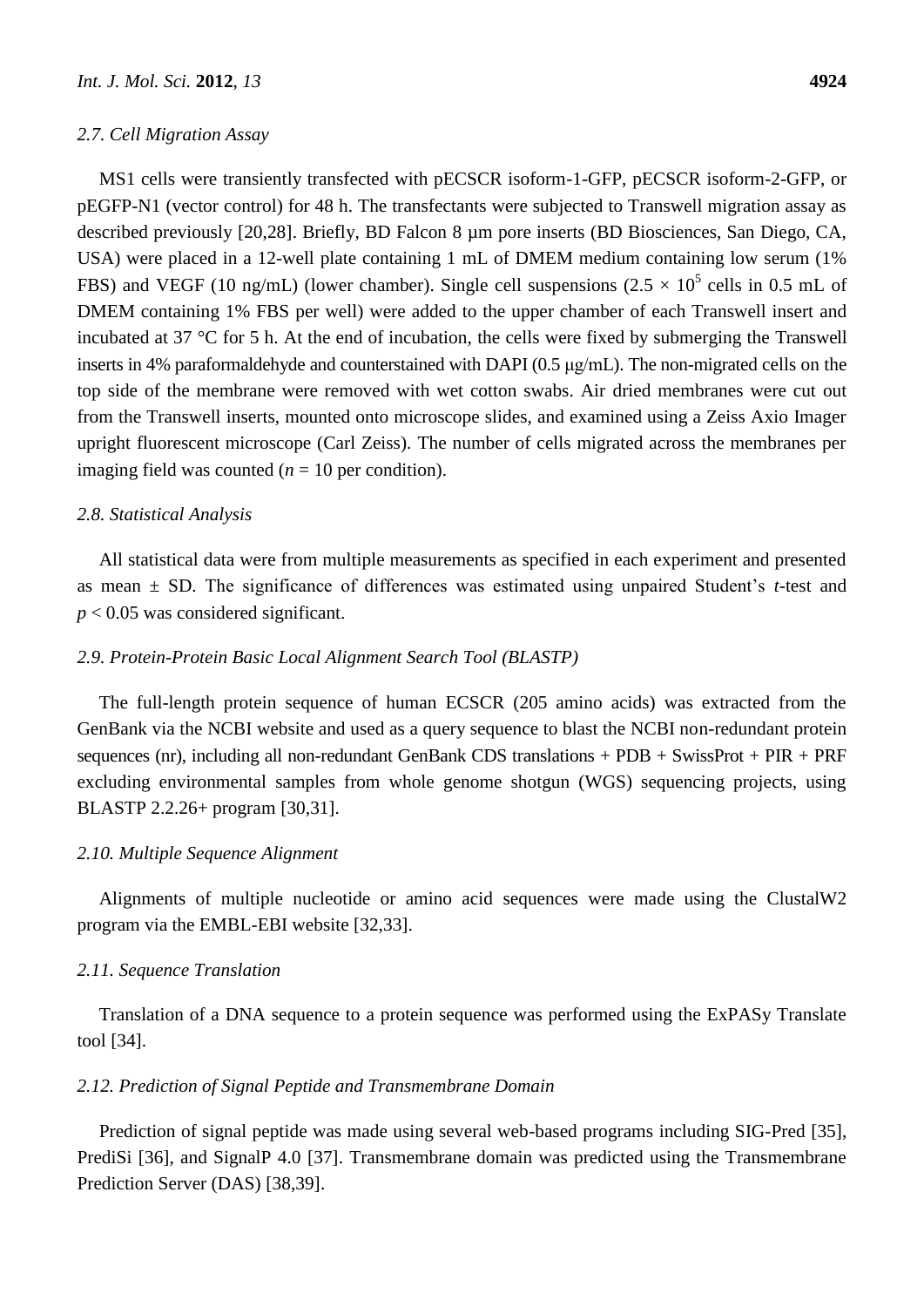#### *2.13. Prediction of Glycosylation Sites*

Putative *N*-glycosylation and *O*-glycosylation sites were predicted using NetNGlyc 1.0 Server [40] and NetOGlyc 3.1 server [41,42], respectively.

## **3. Results and Discussion**

In our previous study, we identified a number of hypothetical proteins across species exhibiting substantial sequence homology to the human ECSCR/ECSM2 (GenBank acc No. NP\_001071161), one of which is mouse ECSCR (GenBank acc No. NP\_001028313) [14]. To explore the possibility of existence of multiple isoforms of ECSCR, here we performed a protein-protein blast search (BLASTP) on non-redundant protein sequences using the 205-amino acid human ECSCR (Swiss-Prot acc No. Q19T08) as a query sequence. Interestingly, we obtained two hits from the mouse species. One is annotated as ECSCR/ECSM2 (GenBank acc No. NP\_001028313.1), as expected, and the other one is RIKEN cDNA 1110006O17 (GenBank acc No. EDK97141.1). We noticed that the two hypothetical proteins only differ in the first 30–35 amino acids at their *N*-termini. Given that the mouse ECSCR sequence with GenBank acc No. NP\_001028313.1 [43] has been reported in several recent literatures [14,16,17,19,44,45], here we designated it as ECSCR isoform-1 precursor and the RIKEN cDNA 1110006O17 (GenBank acc No. EDK97141.1) as isoform-2 precursor, respectively. Based on the available information of their corresponding nucleotide sequences in the NCBI databases, we designed specific primers for both isoforms and obtained full-length of cDNAs by RT-PCR using total RNAs extracted from mouse large blood vessels (aorta) (Figure 1). The open reading frames of the two cDNAs and their alignment results are shown in Figures S1–S3. The coding regions of the two transcripts are nearly identical except for the initial  $~100$  bp segments (Figure S3), suggesting that they are alternative splicing variants.

Alignment of amino acid sequences of human ECSCR and the two mouse isoform precursors is displayed in Figure 2A. We also performed structure prediction using the ExPASy proteomic tools [46]. The results indicated that, similar to the human ECSCR, both mouse isoforms are most likely membrane proteins, each containing a long *N*-terminal extracellular domain (ECD), a single transmembrane domain (TM), and a short intracellular domain (ICD) at the *C*-terminus (Figure 2A). Using the SIG-Pred (Signal Peptide Prediction) program [35], the human ECSCR and the mouse ECSCR isoform-2 precursors were predicted to contain a signal peptide (SP) of 24 and 39 amino acid residues at their respective *N*-terminus with a high score (Figure 2A). In contrast, no signal peptide was predicted for the mouse isoform-1 precursor due to an extremely low score. Similar results were obtained when other signal peptide prediction programs, such as PrediSi [36] and SignalP 4.0 Server [37], were employed. Furthermore, we used NetNGlyc 1.0 Server [40] and NetOGlyc 3.1 server [41] to search for potential *N*-glycosylation sites (Asn-Xaa-Ser/Thr sequons) and mucin-type *O*-glycosylation Ser/Thr sites, respectively. The human ECSCR has a putative *N*-glycosylation site within its *N*-terminal ECD whereas no *N*-glycosylation site was found in the two mouse ECSCR sequences (Figure 2A). In contrast, a number of potential *O*-glycosylation sites were identified in all three ECSCR proteins as indicated in Figure 2A. We also noted that the predicted *O*-glycosylation sites of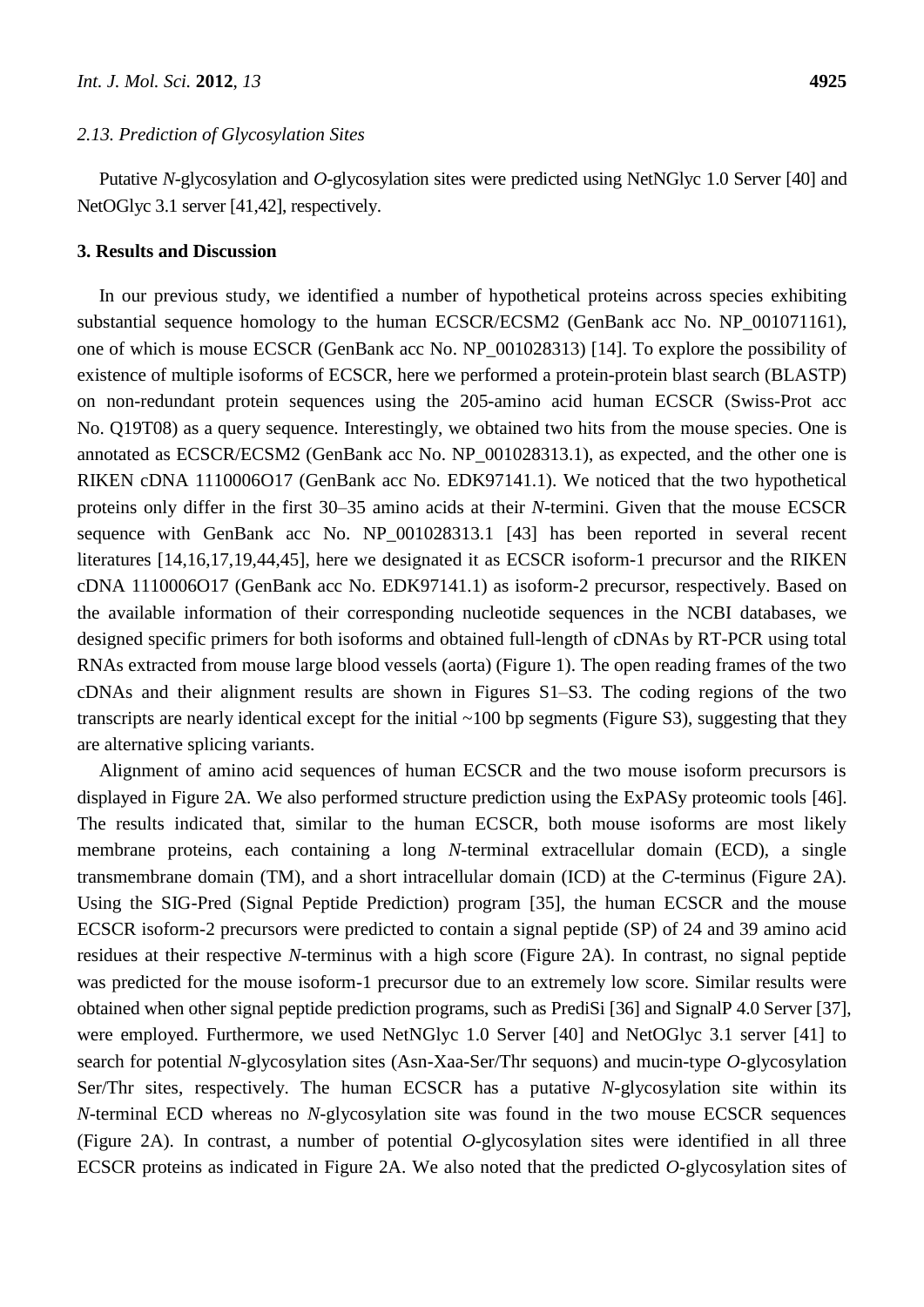mouse ECSCR isoform-1 slightly differ from those of isoform-2 (Figure 2A). The sequence homology (identify and similarity) among these proteins is shown in Figure 2B.

**Figure 1.** RT-PCR to obtain full-length cDNAs encoding mouse ECSCR isoform-1 and isoform-2 precursors. Total RNAs were extracted from mouse large blood vessels (aorta) and RT-PCR was performed to obtain full-length cDNAs that encode mouse ECSCR isoform-1 (**A**) and isoform-2 (**B**), respectively. DNA ladders are shown.



**Figure 2.** Identification of mouse ECSCR isoform-1 and isoform-2 precursors. (**A**) Amino acid sequence alignment of mouse ECSCR isoform-1, isoform-2, and human ECSCR precursors. Putative signal peptides (SP) are underlined and a single transmembrane domain (TM) is boxed. Predicted *N*-glycosylation and *O*-glycosylation sites are shown in red and blue, respectively. (**B**) Percentages of identity and similarity among the amino acid sequences of mouse ECSCR isoform-1, isoform-2, and human ECSCR precursors.

|               |               |               | SP      |                |           |                                                                   |          |  |
|---------------|---------------|---------------|---------|----------------|-----------|-------------------------------------------------------------------|----------|--|
| $Isoform-1$   |               |               |         |                |           | MLRDISLEAHG----LGST-LTPLLAHOLPOGRVRGYSSOPTTTOTSOEILOKSSOVSLV 55   |          |  |
| $Isoform-2$   |               |               |         |                |           | MDREYTEEPATHPADLGTSGAMRLGSAILGLLLLQGYSSQPTTTQTSQEILQKSSQVSLV 60   |          |  |
| <b>hECSCR</b> |               |               |         |                |           | ---------- MGTAGAMQLCWVILGFLLFRGHNSQPTMTQTSSSQGGLGG-LSLT 44       |          |  |
|               |               | $: * : :$     | $\star$ | $\star$        |           |                                                                   | $$ $$ $$ |  |
| $Isoform-1$   |               |               |         |                |           | SNOPVTPRSSTMDKOSLSLPDLMSFOPOKHTLGPGTGTPERSSSSSSSSSSSRRGEASLDA 115 |          |  |
| $Isoform-2$   |               |               |         |                |           | SNOPVTPRSSTMDKOSLSLPDLMSFOPOKHTLGPGTGTPERSSSSSSSSSSRRGEASLDA 120  |          |  |
| <b>hECSCR</b> |               |               |         |                |           | T-EPVSSNPGYIPSSEANRPSHLSS-----TGTPGAGVP---SSGRDGGTSR--DTFQTV 93   |          |  |
|               |               |               |         |                |           | * **:*.* **. :** ::                                               |          |  |
|               |               |               |         |                | тм        |                                                                   |          |  |
| $Isoform-1$   |               |               |         |                |           | TPSPETTSLOTKKMTILLTILPTPTSESVLTVAAFGVISFIVILVVVVIILVSVVSIRFK 175  |          |  |
| Isoform-2     |               |               |         |                |           | TPSPETTSLQTKKMTILLTILPTPTSESVLTVAAFGVISFIVILVVVVIILVSVVSIRFK 180  |          |  |
| <b>hECSCR</b> |               |               |         |                |           | PPNSTTMSLS---MREDATILPSPTSETVLTVAAFGVISFIVILVVVVIILVGVVSIRFK 150  |          |  |
|               |               |               |         |                |           |                                                                   |          |  |
| $Isoform-1$   |               |               |         |                |           | CRKNKESEDPOKPGSSGLSESCSTANGEKDSITLISMRNINVNNSKGSMSAEKIL 230       |          |  |
| $Isoform-2$   |               |               |         |                |           | CRKNKESEDPOKPGSSGLSESCSTANGEKDSITLISMRNINVNNSKGSMSAEKIL 235       |          |  |
| <b>hECSCR</b> |               |               |         |                |           | CRKSKESEDPOKPGSSGLSESCSTANGEKDSITLISMKNINMNNGKOSLSAEKVL 205       |          |  |
|               |               |               |         |                |           |                                                                   |          |  |
| Β             |               |               |         | Similarity (%) |           |                                                                   |          |  |
|               |               | <b>hECSCR</b> |         | Isoform-1      | Isoform-2 |                                                                   |          |  |
| Identity (%)  | <b>hECSCR</b> |               |         | 60.8           | 63.1      |                                                                   |          |  |
|               | $h$ nform 1   | <b>E4 E</b>   |         |                | 97C       |                                                                   |          |  |

53.5

86.0

Isoform-2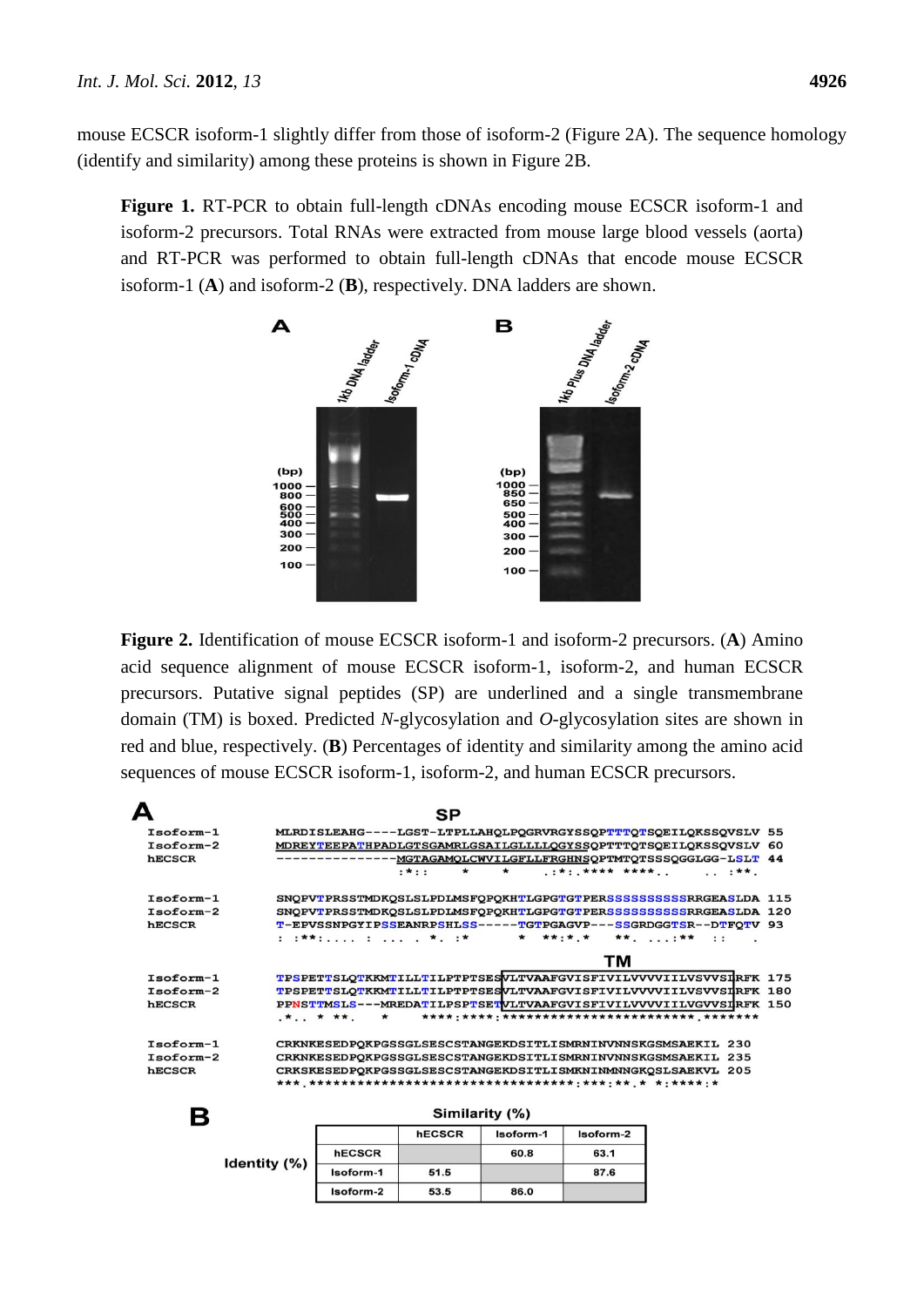To further define the gene structure encoding the two mouse ECSCR isoform precursors, we

examined the mouse genome sequences and successfully mapped the two cDNAs/transcripts within the region from 19601084 to 19610340 of *Mus musculus* 181000113601716 genomic scaffold, whole genome shotgun sequence [47]. We identified a total of 10 exons, of which Exon 1 is spliced out in isoform-1 and Exon 2 is spliced out in isoform-2 (Figure 3). The updated mouse ECSCR gene sequences are presented in Figure S4, in which all ten exons and exon-intron boundaries are marked. We noted that in the current public annotation for mRNA product "RIKEN cDNA 1110006O17" (referred to as isoform-2 here) [47], only nine exons are defined, which do not include the definition of Exon 2. Our results clearly indicated that the mouse ECSCR isoform-1 and isoform-2 precursors are indeed splicing variants from a single *ECSCR* gene.

**Figure 3.** Gene structure of mouse ECSCR and alternative splicing events. The reconstructed mouse ECSCR gene is based on new data presented in this study. A total of ten exons are indicated by closed boxes.



We next sought to compare the expression patterns of the two splicing variants in a variety of mouse cell lines and tissues by quantitative real-time RT-PCR (qRT-PCR). As shown in Figure 4A,B, when normalized to the expression level of a housekeeping gene (β-actin), both ECSCR isoform-1 and isoform-2 were highly expressed in the mouse EC line (MS1) but not in the non-EC lines (C2C12 and 3T3-F442A) tested here. Noticeably, however, the abundance of transcripts of isoform-2 was approximately 200 fold of that of isoform-1 (Figure 4B), suggesting that isoform-2 is the predominant form expressed in mouse ECs. Furthermore, our qRT-PCR results indicated that both isoforms were differentially expressed among a variety of tissues examined here (Figure 5). The transcripts of isoform-2 were most abundant in heart, lung, and muscles, and moderately abundant in uterus and testis. Surprisingly, its expression level in the above-mentioned tissues was higher than that in large blood vessels (aorta) (Figure 5A). As for isoform-1, its transcripts were found to be relatively high in testis, muscles, and large blood vessels (Figure 5B). Regardless of the tissue types, in general, the expression level of isoform-2 mRNA was much higher than that of isoform-1. For example, the abundance of isoform-2 transcripts was ~150 fold of that of isoform-1 in muscles and ~50 fold in large blood vessels (aorta). Similar results were obtained when the expression levels of isoform-1 and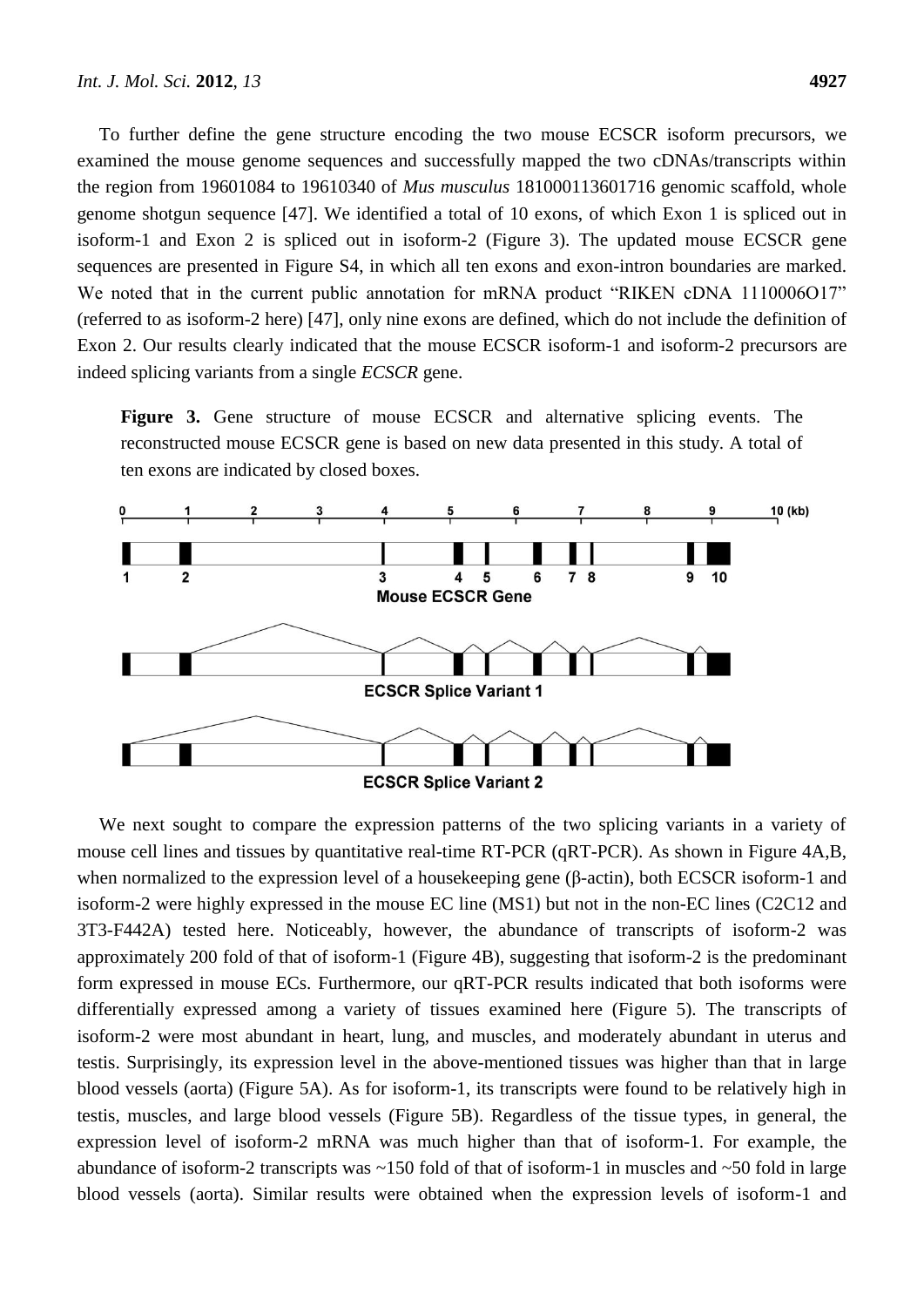isoform-2 mRNA were normalized to another commonly used housekeeping gene, glyceraldehyde 3-phosphate dehydrogenase (GAPDH) (data not shown).

**Figure 4.** Expression of ECSCR isoform-1 and isoform-2 in cultured mouse cell lines. (**A**) The mRNA levels of isoform-1 and isoform-2 measured by qRT-PCR. C2C12, mouse myoblasts; 3T3-F442A, mouse preadipocytes; MS1, mouse endothelial cells. (**B**) The ratio of mRNA level of isoform-2 to that of isoform-1 indicates that isoform-2 is the predominant form expressed in endothelial MS1 cells. Data are mean  $\pm$  SD ( $n = 3$ ).



ECs line the circulatory system, including the heart, arteries, veins and capillaries. It is now recognized that ECs have important physiological functions not only for the circulatory system but also for different organs that the blood vessel serve. In general, ECs can be classified into three categories, including continuous ECs, fenestrated ECs, and discontinuous ECs. The continuous ECs occur in all major blood vessels and capillaries of the lung, heart, muscles, and brain. These ECs are connected by a series of cell-cell junctions. The fenestrated ECs are found in the gastrointestinal villi, glomeruli of kidneys and in capillaries that supply the endocrine glands. Their cell junctions are similar to those of continuous endothelium, but the presence of fenestrate occurs. In contrast, discontinuous ECs are not connected to each other and are often interspersed by another type of cells. The capillaries with discontinuous ECs are known as sinusoidal capillaries, which occur in bone marrow, the spleen and the liver. Thus, the current discovery of higher expression level of ECSCR isoform-2 in the heart, lung, muscles, uterus, and testis than in large blood vessels (Figure 5A) could suggest that isoform-2 is preferentially expressed in capillaries consisting of continuous ECs. Interestingly, this is consistent with our recent findings that ECSCR is a novel EC junctional protein [20]. Based on our experimental results shown in Figures 4 and 5, we concluded that isoform-2 is probably the most common form of ECSCR splicing variants identified so far in the mouse species and it is highly expressed in continuous endothelium (more dominant in capillaries than in large vessels). However, the relatively high abundance of isoform-1 detected in the testis compared to other tissue types may have its biological and pathological significance, which deserves further investigation in the future.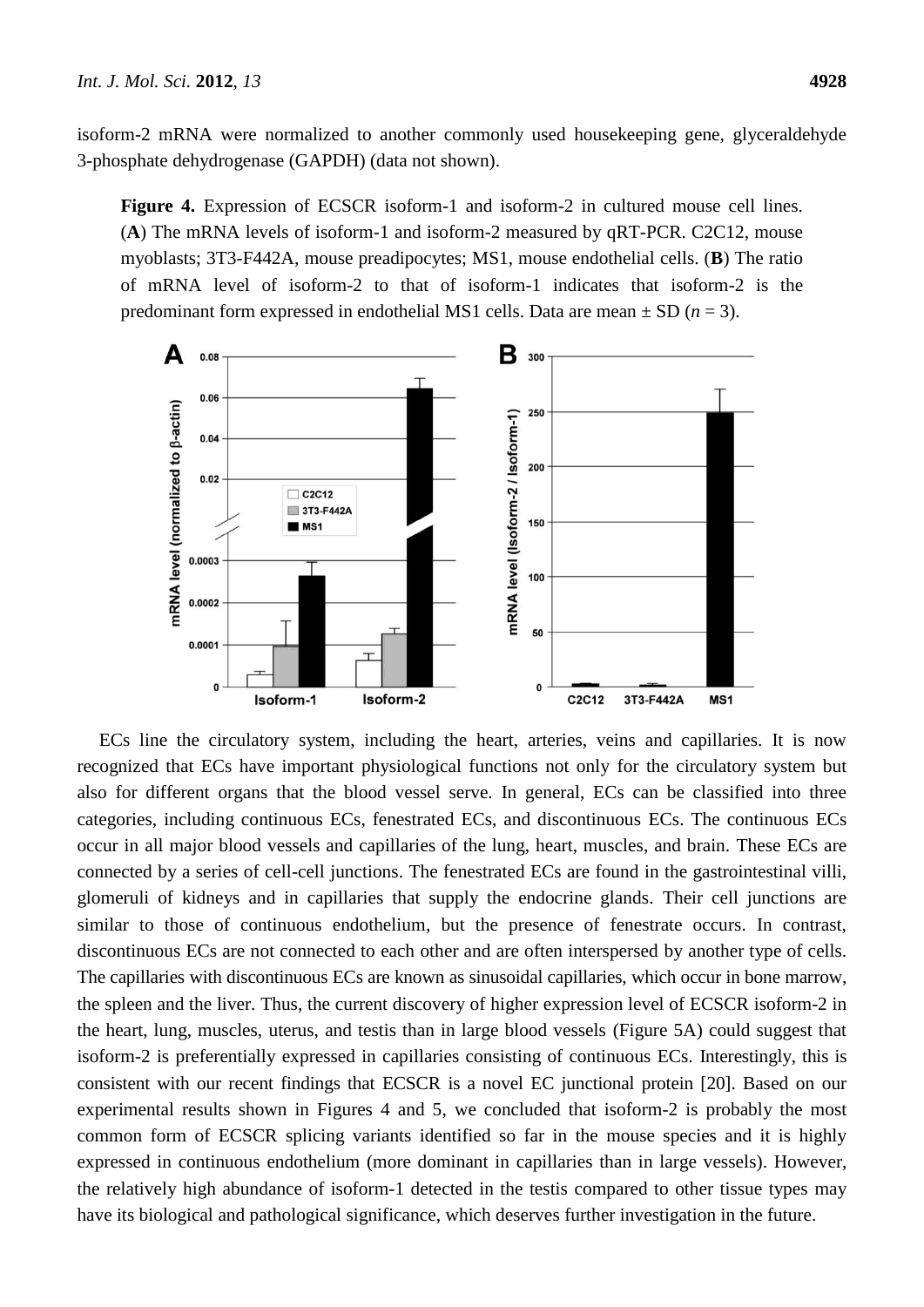**Figure 5.** Expression of ECSCR isoform-1 and isoform-2 in a variety of mouse tissues. The mRNA levels of isoform-2 (**A**) and isoform-1 (**B**) measured by qRT-PCR. Blood vessels examined here were large vessels (aorta). Data are mean  $\pm$  SD ( $n = 3$ ).



To further characterize the two mouse ECSCR isoforms at the cellular level, we heterologously expressed both isoforms tagged with either green fluorescent protein (GFP) or FLAG at their *C*-termini in human embryonic kidney (HEK) 293 cell line that does not endogenously express ECSCR [14]. Similarly to what we have previously reported for human ECSCR [14,20], immunoblotting with anti-GFP (Figure 6A) and anti-FLAG (Figure 6B) antibodies, respectively, indicated that the molecular mass of both isoform-1 and isoform-2 was markedly larger than their corresponding predicted sizes (Figure 6C). This suggested that glycosylation may occur during the protein process for both isoforms *in vivo*, as we demonstrated previously for human ECSCR [14,20]. Notably, the actual molecular mass of the mouse ECSCR isoform-1-GFP or isoform-1-FLAG was slightly larger than that of isoform-2-GFP or isoform-2-FLAG on SDS-PAGE (Figure 6A,B). This could be due to the different predicted *O*-glycosylation sites of the two isoforms and/or the absence of a predicted signal peptide in isoform-1 precursor (Figure 2A). Furthermore, like human ECSCR-GFP, both isoform-1-GFP and isoform-2-GFP proteins clearly displayed plasma membrane localization, revealed by fluorescence microscopy (Figure 7A). In particular, immunofluorescent staining using an anti-FLAG antibody demonstrated that membrane-bound mouse ECSCR isoform-2-FLAG was detected only in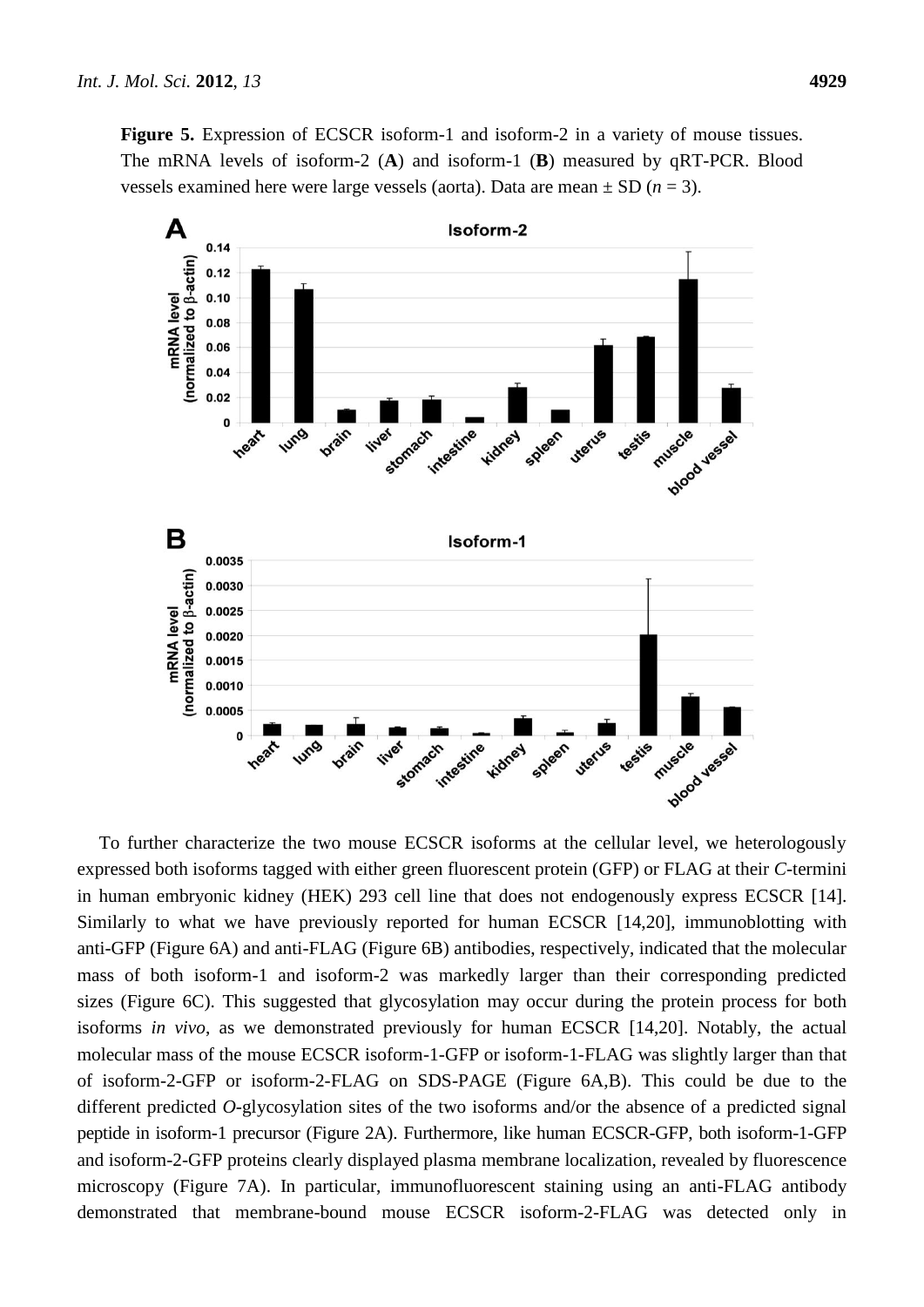detergent-permeabilized cells but not in nondetergent-treated cells (Figure 7B), indicating that the *C*-terminus of ECSCR is located in the cytosol. All these results are consistent with our molecular prediction (Figure 2A).

**Figure 6.** Heterologous expression of mouse ECSCR isoform-1 and isoform-2 proteins suggests that they are likely glycoproteins. (**A** and **B**) GFP- or FLAG-tagged human (h) ECSCR, mouse isoform-1, and isoform-2 were expressed I HEK293 cells, respectively. The expression of fusion proteins was confirmed by Western blot (WB) analysis with anti-GFP (A) or anti-FLAG (B) antibody. The glycosylated (mature) forms of fusion proteins are indicated by asterisks. (**C**) Comparison of the actual molecular weights (MW) of the fusion proteins in kilodaltons (kDa) on SDS-PAGE with their predicted molecular weights (MW) based amino acid sequences.



|  | WB: anti-GFP |  |
|--|--------------|--|
|--|--------------|--|

**WB: anti-FLAG** 

|                   | <b>Predicted MW</b><br>(KDa) | <b>MW on SDS-PAGE</b><br>(KDa) |
|-------------------|------------------------------|--------------------------------|
| <b>GFP</b>        | ~27                          | $~1$ 27                        |
| <b>hECSCR-GFP</b> | ~18                          | ~175                           |
| Isoform-1-GFP     | ~51                          | ~182                           |
| Isoform-2-GFP     | ~52                          | ~178                           |
| <b>FLAG</b>       | $~\sim$ 3                    | N/A                            |
| Isoform-1-FLAG    | $~1$ 27                      | $~10-60$                       |
| Isoform-2-FLAG    | ~28                          | $~1$ 55                        |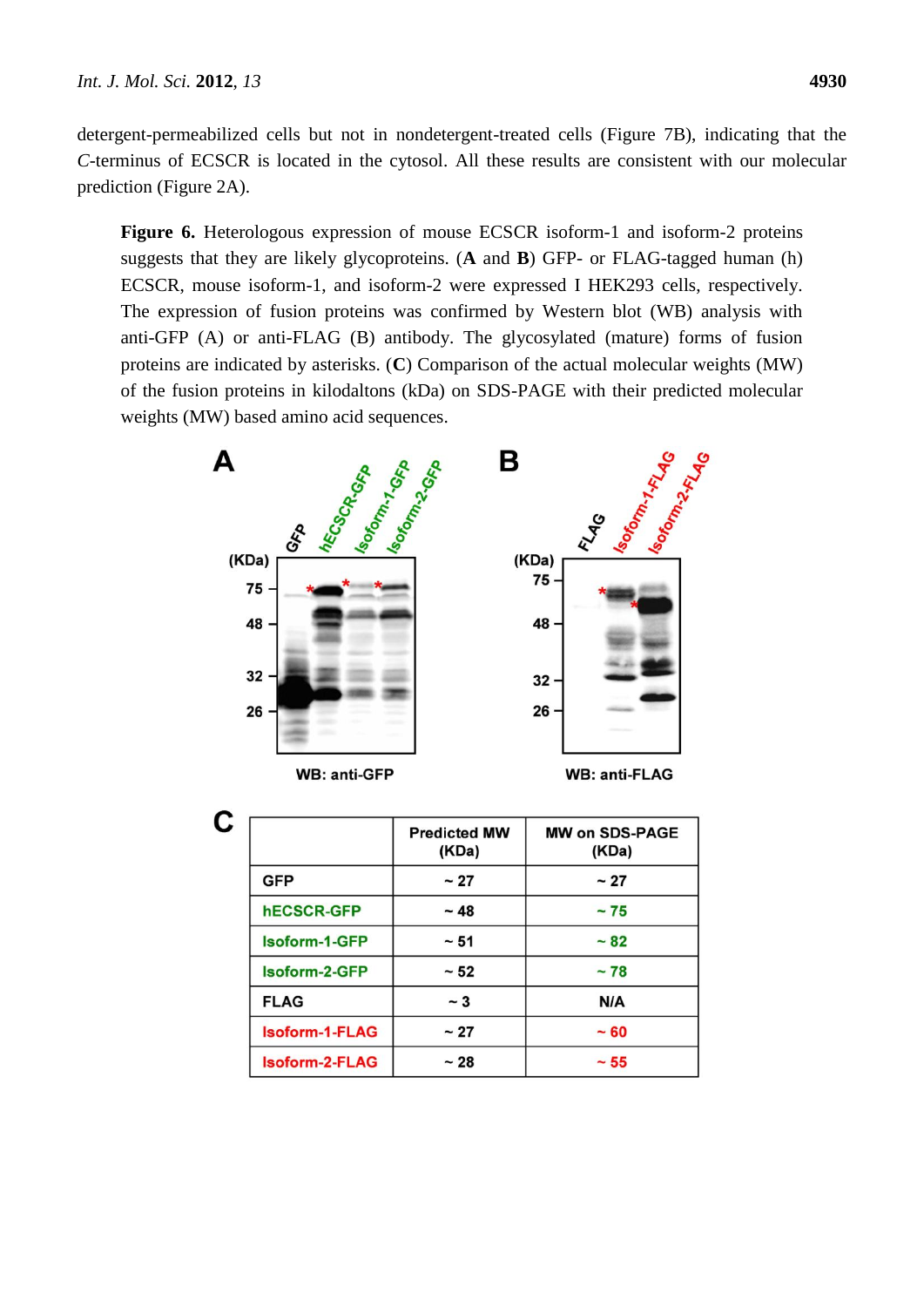**Figure 7.** Cell surface localization of mouse ECSCR isoforms. (**A**) HEK293 cells expressing GFP alone, human (h) ECSCR-GFP, mouse ECSCR isoform-1-GFP, and isoform-2-GFP, respectively, were visualized by fluorescent microscopy. Scale bar, 50 µm. (**B**) Mouse ECSCR isoform-2 tagged with FLAG at its *C*-terminus was expressed in HEK293 cells and the transfectants were costained with anti-FLAG antibody and DAPI. The cell surface localization of ECSCR-FLAG was detected only in the cells that were permeabilized with 0.1% Triton X-100. Scale bar, 20 μm.



Finally, we explored the potential cellular functions of the two mouse ECSCR isoforms. Here, we used a similar strategy as described previously for human ECSCR [14,20], and assessed VEGF-driven cell migration (chemotaxis) in MS1 cells overexpressing GFP alone, mouse ECSCR isoform-1-GFP, and isoform-2-GFP, respectively. As previously shown, overexpression of GFP in MS1 cells did not affect cell migration [20], which served as a control in the migration assays. In a representative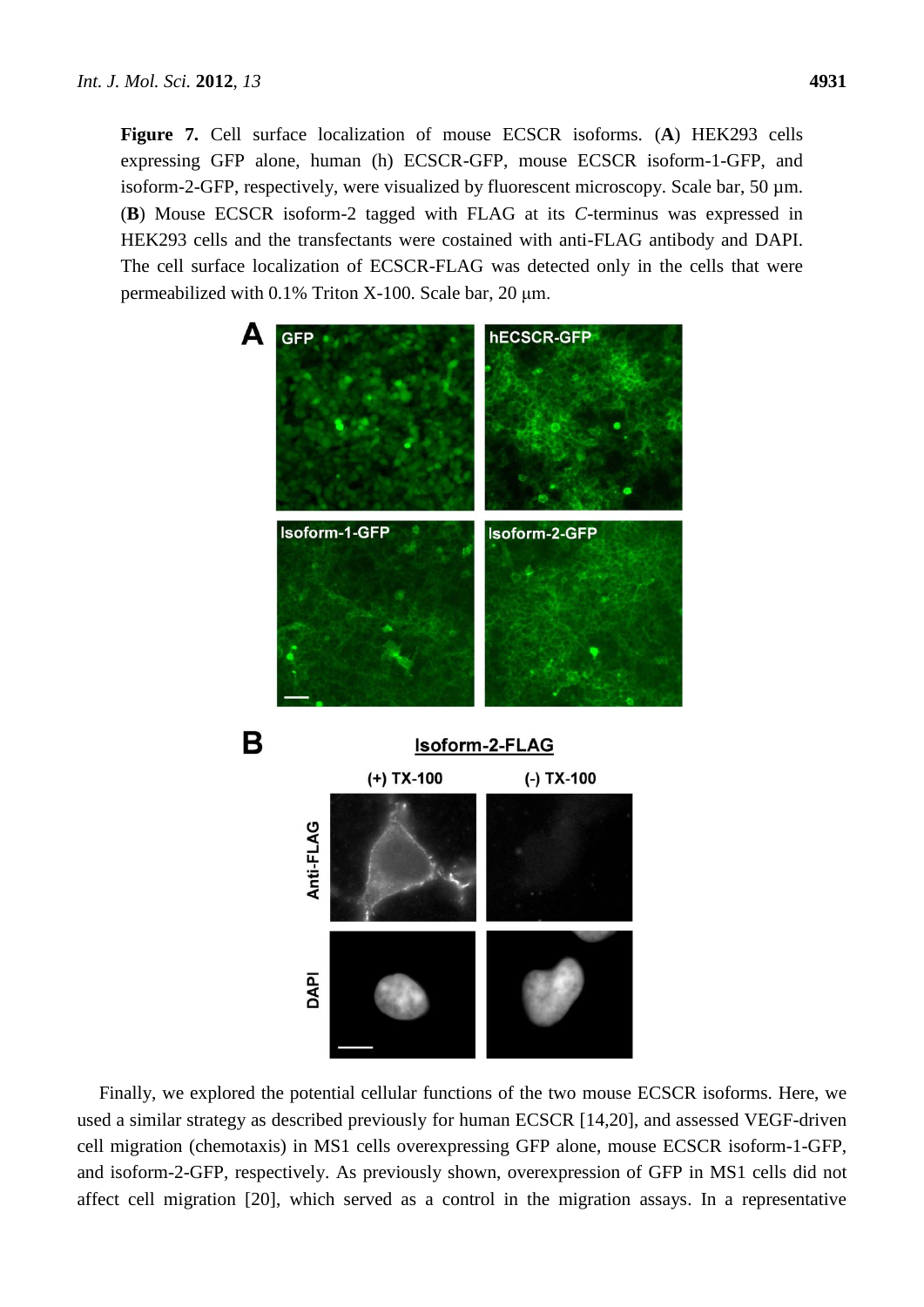experiment shown in Figure 8, overexpression of either mouse ECSCR isoform-1-GFP or isoform-2-GFP in MS1 cells significantly attenuated VEGF-induced cell motility compared to the GFP control cells. This is in agreement with our previous conclusion that overexpression of human ECSCR inhibits cell migration mediated by growth factors such as epidermal growth factor (EGF) [14] and bFGF [20].

**Figure 8.** Overexpression of mouse ECSCR isoforms in MS1 cells inhibits endothelial cell motility. MS1 cells overexpressing GFP alone, mouse ECSCR isoform-1-GFP, and isoform-2-GFP, respectively, were subjected to Transwell migration assay, in which VEGF (10 ng/mL) was used as a chemoattractant as detailed in Methods. The cells were allowed to migrate for 5 h. The number of migrated cells per imaging field for each condition was counted. Data are mean  $\pm$  SD (*n* = 10), \* *p* < 0.05, \*\* *p* < 0.01.



We and other groups have demonstrated that both human ECSCR and mouse ECSCR are critically involved in the modulation of EC migration, a key step during angiogenic process [14,15,17,18,20] (and this study). However, the existing data regarding ECSCR functioning in EC motility and endothelial tube formation on Matrigel (*in vitro* angiogenesis) have shown some discrepancy. Armstrong *et al.* reported that siRNA knockdown of ECSCR in human umbilical vein endothelial cells (HUVECs) inhibited EC migration when fetal calf serum (FCS) and endothelial cell growth supplements (TCS) together were used as the chemoattractant and impaired tube formation [15]. Verma *et al*. showed that knockdown of ECSCR in HUVECs resulted in reduced migration in response to fetal bovine serum (FBS) or VEGF [18]. In contrast, our gain or loss of function assays showed that overexpression or knockdown of human ECSCR in ECs attenuated or enhanced bFGF-directed migration, respectively [20]. Our early work also revealed that coexpression of human ECSCR and EGF receptor (EGFR) in HEK293 cells inhibited EGF-induced cell motility [14]. In the current study, we extended our findings to mouse homologues of ECSCR including two isoforms. Consistent with our previous findings, overexpression of either mouse ECSCR isoform-1 or isoform-2 in MS1 cells resulted in reduced cell migration driven by VEGF. Interestingly, Ikeda *et al*. initially observed that knockdown of ARIA/ECSCR in HUVECs by siRNA reduced endothelial apoptosis without affecting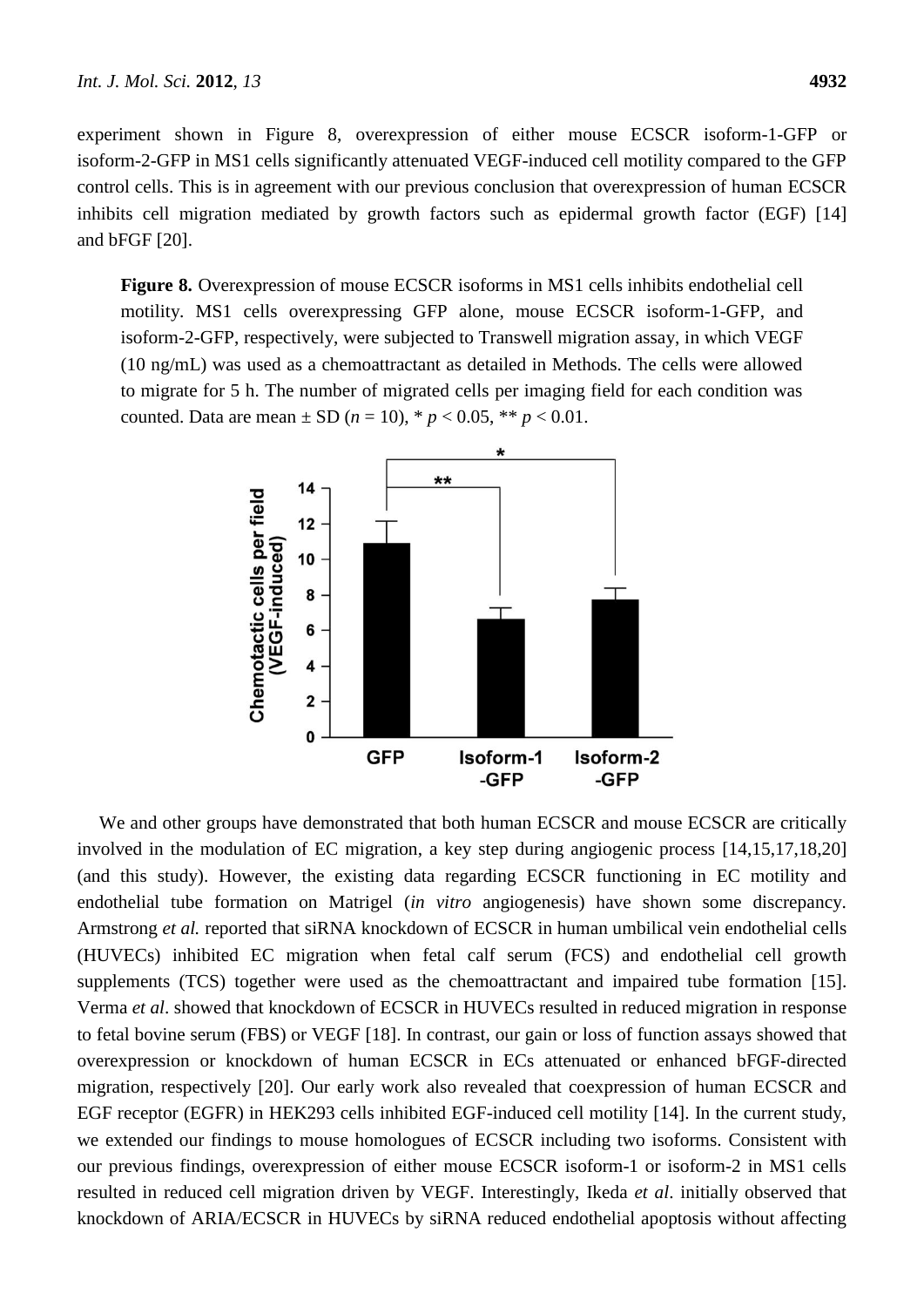cell migration [16]. However, *in vivo* angiogenesis, which was studied using Matrigel-plug assay, mouse ischemic retinopathy model, and tumor xenograft model, was significantly enhanced by ARIA/ECSCR knockdown [16]. More recently, the work from the same group demonstrated that siRNA-mediated silencing of ARIA/ECSCR in cord blood late outgrowth ECs (OECs) attenuated apoptosis and accelerated migration towards stromal cell-derived factor-1 $\alpha$  (SDF-1 $\alpha$ ), and re-expression of ARIA (ECSCR) reversed the effects of siRNA silencing on apoptosis and migration [17]. They pointed out that the different effects of ARIA/ECSCR knockdown on cell motility from their two studies was probably due to the insufficient silencing in HUVECs (~60% reduction in mRNA) *versus* nearly complete knockout in OECs (~98% reduction in mRNA) [17]. Nevertheless, their later study confirmed that ECs isolated from ARIA/ECSCR knockout mouse aorta exhibited reduced apoptosis and accelerated motility and tube formation [17]. Although it is not clear whether ECSCR isoform-1, isoform-2 or both were knocked out in their mice (generated by targeted deletion of the first three exons of the gene [17]), this piece of elegant work at least suggests that mouse ECSCR has an anti-angiogenic rather than a pro-angiogenic effect. Apparently, our previous and current *in vitro* results strongly support such an opinion.

## **4. Conclusions**

In this study, we have provided several lines of experimental evidence that two mouse ECSCR splicing variants (isoform-1 and isoform-2) exist, which are differentially expressed in a variety of tissue types and likely involved in the modulation of vascular EC migration. We have also defined the gene structure of mouse ECSCR using bioinformatics tools, which provides new information towards a better understanding of alternative splicing of ECSCR. The exact functions and, in particular, differential functions of the two isoforms deserve further investigation. This may require successful generation of specific antibodies targeting different ECSCR isoforms, which could be a new challenge in the field.

## **Acknowledgements**

This work was supported by a St. Joseph's Foundation (SJF) Startup Fund (to Y.H.), a Catholic Healthcare West (now Dignity Health) Intellectual Innovation Network (CHWiin) SEED Fund (to Y.H.), and in part by American Heart Association (AHA) Beginning Grant-in-Aid (to Y.H.) and National Institute of Health (R01GM085237, to Y.C.). W. Wu was a recipient of a China Scholarship Council (CSC) studentship. Parts of the work were presented at the 92nd Endocrine Society Annual Meeting in San Diego, California, USA, 2010.

## **References**

- 1. Risau, W. Mechanisms of angiogenesis. *Nature* **1997**, *386*, 671–674.
- 2. Carmeliet, P.; Jain, R.K. Angiogenesis in cancer and other diseases. *Nature* **2000**, *407*, 249–257.
- 3. Folkman, J.; D'Amore, P.A. Blood vessel formation: What is its molecular basis? *Cell* **1996**, *87*, 1153–1155.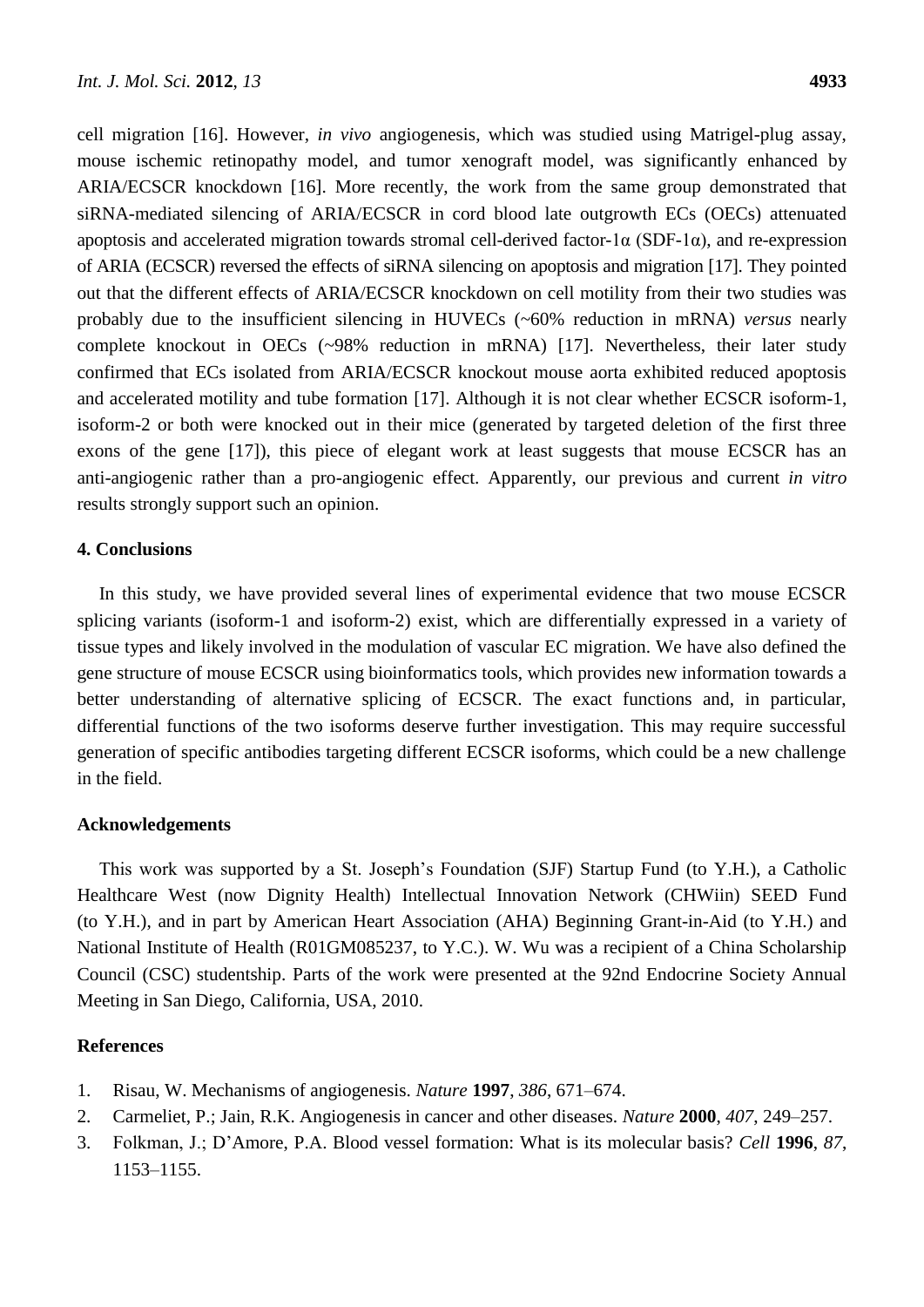- 4. Jacobs, J. Combating cardiovascular disease with angiogenic therapy. *Drug Discov. Today* **2007**, *12*, 1040–1045.
- 5. Rahimi, N. Vascular endothelial growth factor receptors: Molecular mechanisms of activation and therapeutic potentials. *Exp. Eye Res.* **2006**, *83*, 1005–1016.
- 6. Lamalice, L.; Le Boeuf, F.; Huot, J. Endothelial cell migration during angiogenesis. *Circ. Res.*  **2007**, *100*, 782–794.
- 7. Newman, P.J.; Berndt, M.C.; Gorski, J.; White, G.C.; Lyman, S.; Paddock, C.; Muller, W.A. PECAM-1 (CD31) cloning and relation to adhesion molecules of the immunoglobulin gene superfamily. *Science* **1990**, *247*, 1219–1222.
- 8. Osborn, L.; Hession, C.; Tizard, R.; Vassallo, C.; Luhowskyj, S.; Chi-Rosso, G.; Lobb, R. Direct expression cloning of vascular cell adhesion molecule 1, a cytokine-induced endothelial protein that binds to lymphocytes. *Cell* **1989**, *59*, 1203–1211.
- 9. Hirata, K.; Ishida, T.; Penta, K.; Rezaee, M.; Yang, E.; Wohlgemuth, J.; Quertermous, T. Cloning of an immunoglobulin family adhesion molecule selectively expressed by endothelial cells. *J. Biol. Chem.* **2001**, *276*, 16223–16231.
- 10. Suzuki, S.; Sano, K.; Tanihara, H. Diversity of the cadherin family: Evidence for eight new cadherins in nervous tissue. *Cell Regul.* **1991**, *2*, 261–270.
- 11. Ferrara, N.; Houck, K.A.; Jakeman, L.B.; Winer, J.; Leung, D.W. The vascular endothelial growth factor family of polypeptides. *J. Cell. Biochem.* **1991**, *47*, 211–218.
- 12. Huminiecki, L.; Bicknell, R. In silico cloning of novel endothelial-specific genes. *Genome Res.*  **2000**, *10*, 1796–1806.
- 13. Ho, M.; Yang, E.; Matcuk, G.; Deng, D.; Sampas, N.; Tsalenko, A.; Tabibiazar, R.; Zhang, Y.; Chen, M.; Talbi, S.; *et al.* Identification of endothelial cell genes by combined database mining and microarray analysis. *Physiol. Genomics* **2003**, *13*, 249–262.
- 14. Ma, F.; Zhang, D.; Yang, H.; Sun, H.; Wu, W.; Gan, Y.; Balducci, J.; Wei, Y.; Zhao, X.; Huang, Y. Endothelial cell-specific molecule 2 (ECSM2) modulates actin remodeling and epidermal growth factor receptor signaling. *Genes Cells* **2009**, *14*, 281–293.
- 15. Armstrong, L.J.; Heath, V.L.; Sanderson, S.; Kaur, S.; Beesley, J.F.; Herbert, J.M.; Legg, J.A.; Poulsom, R.; Bicknell, R. ECSM2, an endothelial specific filamin a binding protein that mediates chemotaxis. *Arterioscler. Thromb. Vasc. Biol.* **2008**, *28*, 1640–1646.
- 16. Ikeda, K.; Nakano, R.; Uraoka, M.; Nakagawa, Y.; Koide, M.; Katsume, A.; Minamino, K.; Yamada, E.; Yamada, H.; Quertermous, T.; *et al.* Identification of ARIA regulating endothelial apoptosis and angiogenesis by modulating proteasomal degradation of cIAP-1 and cIAP-2. *Proc. Natl. Acad. Sci. USA* **2009**, *106*, 8227–8232.
- 17. Koide, M.; Ikeda, K.; Akakabe, Y.; Kitamura, Y.; Ueyama, T.; Matoba, S.; Yamada, H.; Okigaki, M.; Matsubara, H. Apoptosis regulator through modulating IAP expression (ARIA) controls the PI3K/Akt pathway in endothelial and endothelial progenitor cells. *Proc. Natl. Acad. Sci. USA* **2011**, *108*, 9472–9477.
- 18. Verma, A.; Bhattacharya, R.; Remadevi, I.; Li, K.; Pramanik, K.; Samant, G.V.; Horswill, M.; Chun, C.Z.; Zhao, B.; Wang, E.; *et al.* Endothelial cell-specific chemotaxis receptor (ECSCR) promotes angioblast migration during vasculogenesis and enhances VEGF receptor sensitivity. *Blood* **2010**, *115*, 4614–4622.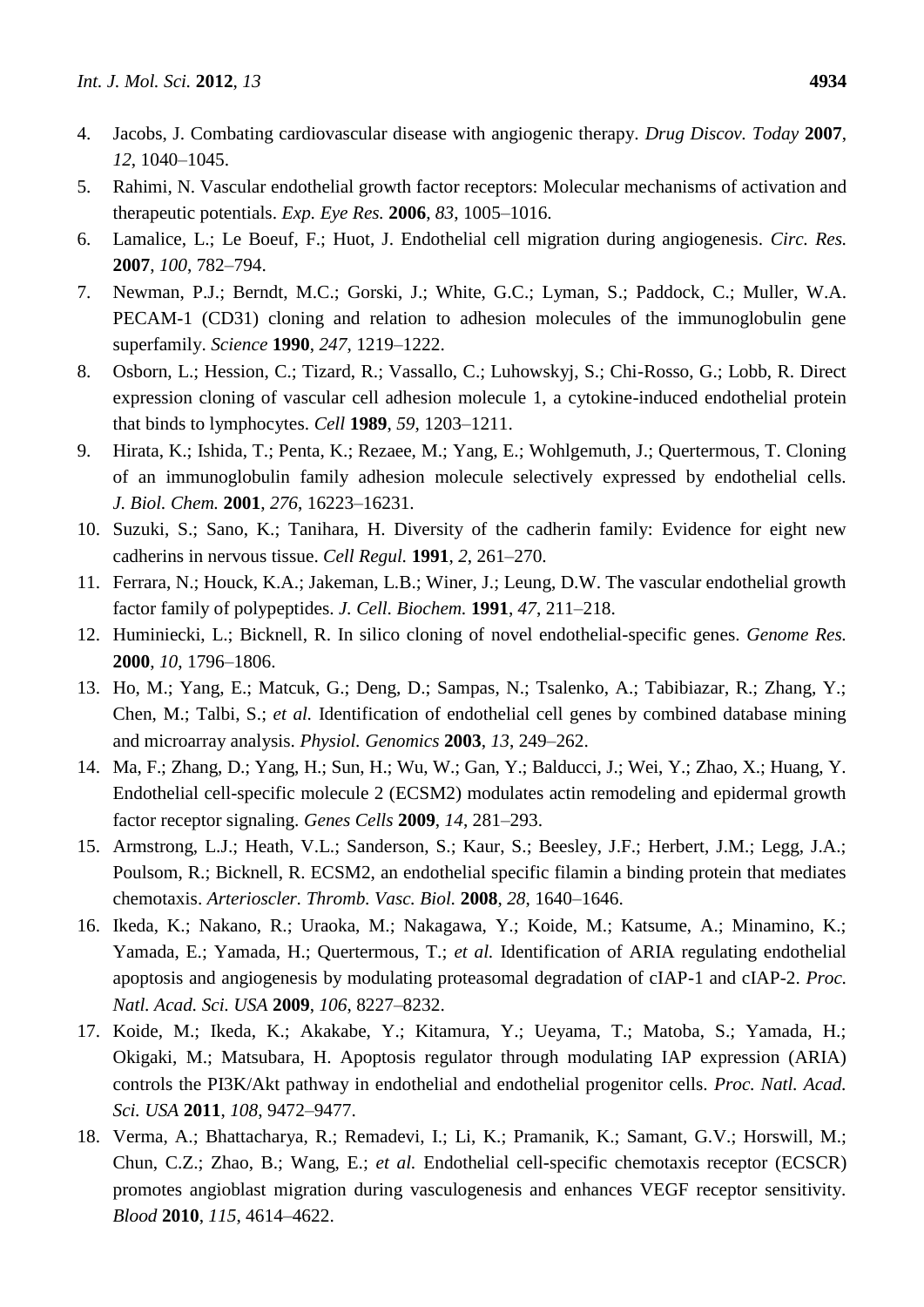- 19. Verissimo, A.R.; Herbert, J.M.; Heath, V.L.; Legg, J.A.; Sheldon, H.; Andre, M.; Swain, R.K.; Bicknell, R. Functionally defining the endothelial transcriptome, from Robo4 to ECSCR. *Biochem. Soc. Trans.* **2009**, *37*, 1214–1217.
- 20. Shi, C.; Lu, J.; Wu, W.; Ma, F.; Georges, J.; Huang, H.; Balducci, J.; Chang, Y.; Huang, Y. Endothelial cell-specific molecule 2 (ECSM2) localizes to cell-cell junctions and modulates bFGF-directed cell migration via the ERK-FAK pathway. *PLoS One* **2011**, *6*, doi:10.1371/journal.pone.0021482.
- 21. Black, D.L. Mechanisms of alternative pre-messenger RNA splicing. *Annu. Rev. Biochem.* **2003**, *72*, 291–336.
- 22. Hallegger, M.; Llorian, M.; Smith, C.W. Alternative splicing: Global insights. *FEBS J.* **2010**, *277*, 856–866.
- 23. Kalsotra, A.; Cooper, T.A. Functional consequences of developmentally regulated alternative splicing. *Nat. Rev. Genet.* **2011**, *12*, 715–729.
- 24. Graveley, B.R. Alternative splicing: Increasing diversity in the proteomic world. *Trends Genet.*  **2001**, *17*, 100–107.
- 25. Tu, Y.; Huang, Y.; Zhang, Y.; Hua, Y.; Wu, C. A new focal adhesion protein that interacts with integrin-linked kinase and regulates cell adhesion and spreading. *J. Cell Biol.* **2001**, *153*, 585-598.
- 26. Huang, Y.; Li, J.; Zhang, Y.; Wu, C. The roles of integrin-linked kinase in the regulation of myogenic differentiation. *J. Cell Biol.* **2000**, *150*, 861–872.
- 27. Huang, Y.; Li, X.; Jiang, J.; Frank, S.J. Prolactin modulates phosphorylation, signaling and trafficking of epidermal growth factor receptor in human T47D breast cancer cells. *Oncogene*  **2006**, *25*, 7565–7576.
- 28. Gan, Y.; Shi, C.; Inge, L.; Hibner, M.; Balducci, J.; Huang, Y. Differential roles of ERK and Akt pathways in regulation of EGFR-mediated signaling and motility in prostate cancer cells. *Oncogene* **2010**, *29*, 4947–4958.
- 29. Huang, Y.; Kim, S.O.; Jiang, J.; Frank, S.J. Growth hormone-induced phosphorylation of epidermal growth factor (EGF) receptor in 3T3-F442A cells. Modulation of EGF-induced trafficking and signaling. *J. Biol. Chem.* **2003**, *278*, 18902–18913.
- 30. Altschul, S.F.; Madden, T.L.; Schäffer, A.A.; Zhang, J.; Zhang, Z.; Miller, W.; Lipman, D.J. Gapped BLAST and PSI-BLAST: A new generation of protein database search programs. *Nucleic Acids Res.* **1997**, *25*, 3389–3402.
- 31. Altschul, S.F.; Wootton, J.C.; Gertz, E.M.; Agarwala, R.; Morgulis, A.; Schäffer, A.A.; Yu, Y.K. Protein database searches using compositionally adjusted substitution matrices. *FEBS J.* **2005**, *272*, 5101–5109.
- 32. EMBL-EBI ClustalW2—Multiple Sequence Alignment. Available online: http://www.ebi.ac.uk/ Tools/msa/clustalw2 (accessed on 18 March 2012).
- 33. Larkin, M.A.; Blackshields, G.; Brown, N.P.; Chenna, R.; McGettigan, P.A.; McWilliam, H.; Valentin, F.; Wallace, I.M.; Wilm, A.; Lopez, R.; *et al.* Clustal W and Clustal X version 2.0. *Bioinformatics* **2007**, *23*, 2947–2948.
- 34. ExPASy Translate Tool. Available online: http://web.expasy.org/translate (accessed on 18 March 2012).